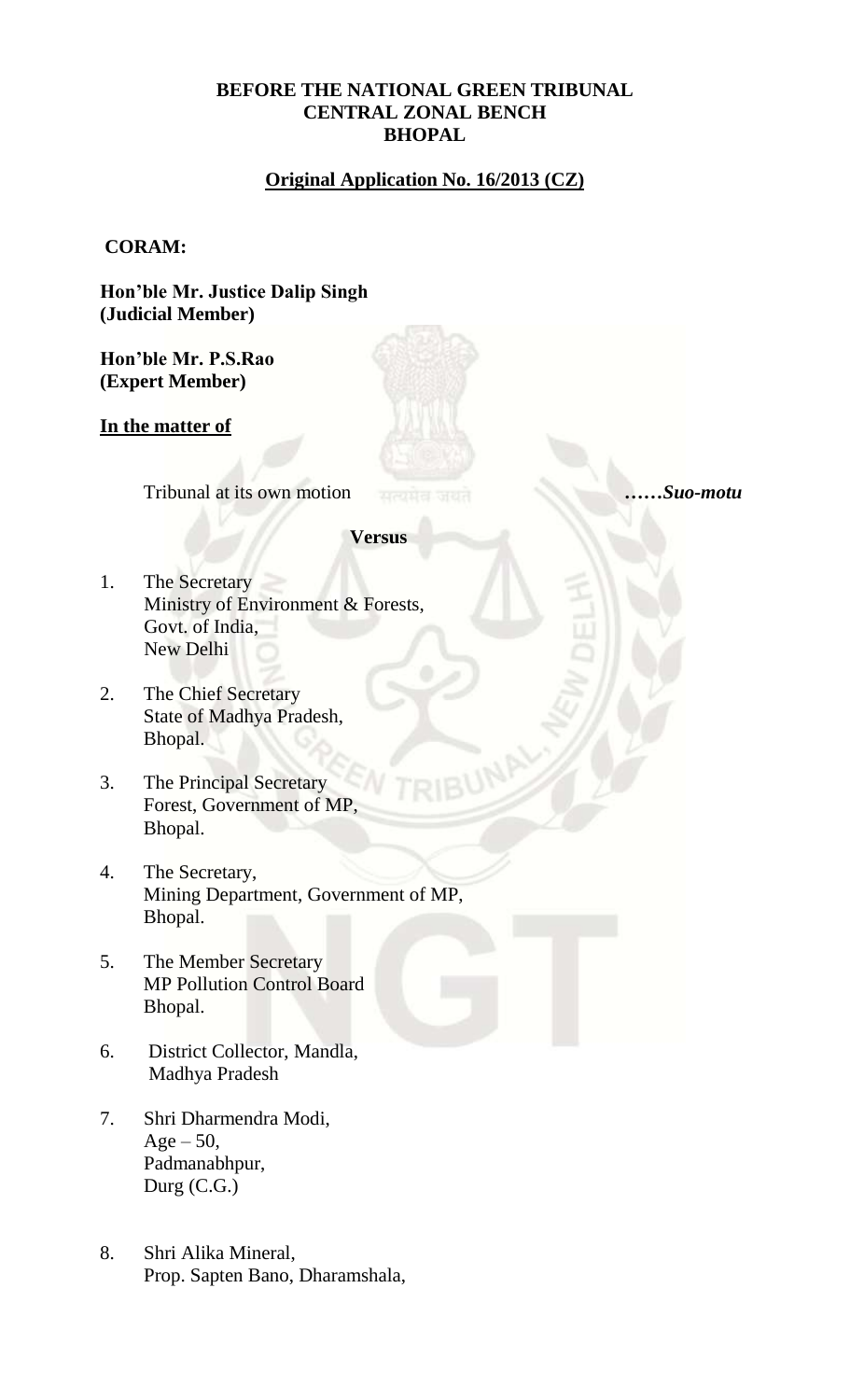Wardkoshta, Mohalla, Mandla (M.P.)

- 9. Shri Kusum Minerals Company, Prop. Bhikamchand Jain, Malviya Nagar, Durg (C.G.)
- 10. Narmada Mineral, Prop. Robin Agrawal, Mandla (M.P.)
- 11. Shri Umakant Patel, Kakaiya, Mandla
- 12. Shri Arun Dongsere, Mandla (M.P.)
- 13. Shri Ganpati Minerals, Shobhakant Jha, Mandla (M.P.)
- 14. Taal Minerals, Laxmi Agrawal, Civil Line, Mandla (M.P.)
- 15. Shri Prabhat Shankar Agrawal, 39/4 Nehru Nagar East, Bhilai (C.G.)

# **RIBUM LE Respondents**

- 1. Narmada Minerals through proprietor, Robin Agrawal Age-29, S/o Shri V.K. Agrawal Civil Lines, Mandla (M.P.)
- 2. Salaasar Minerals through proprietor, Naveen Kariwaal, Age – 40, C/o Vibhor Agrawal, Civil Lines, Mandla (M.P.)
- 3. Pooja Minerals Through proprietor, Narendra Sihare,  $Age - 55$ , Civil Lines, Mandla (M.P.)
- 4. Precious Minerals Through proprietor, Shri Shail Pandey, Padmanabhpur Durg(C.G.)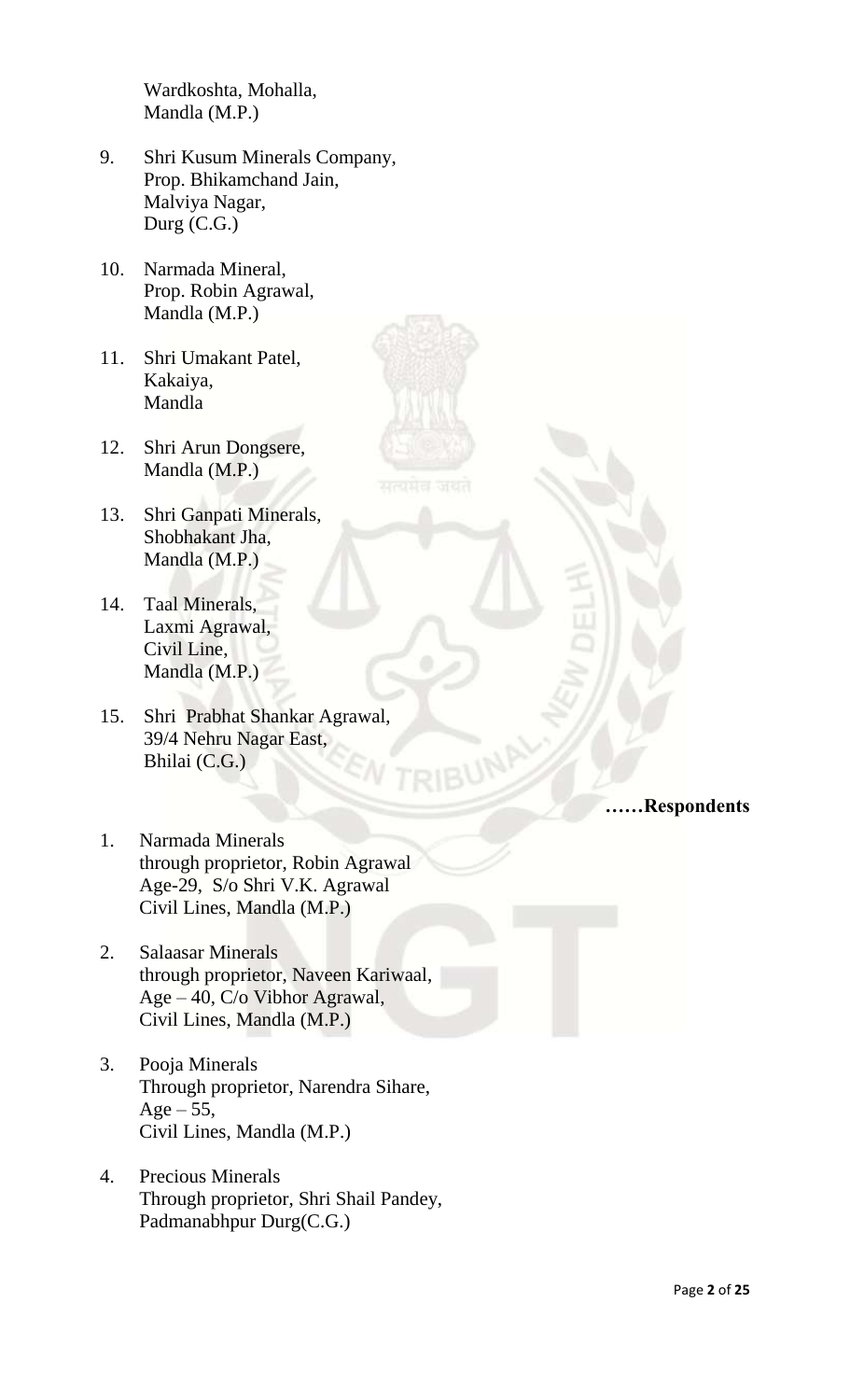- 5. Salaasar Minerals Through proprietor, Naveen Kariwaal, Age – 40, C/o Vibhor Agrawal, Civil Lines, Mandla (M.P.)
- 6. Hanumaan Mines & Minerals Pvt. Ltd. Through proprietor, Balram Agrawal, Age-40, 212 Arihant Complex, Raipur (C.G.)
- 7. Anjan Harlalka Through proprietor, Anajan Harlalka, Age 40, Raipur (C.G.)
- 8. Gupta Industries Pvt. Ltd. Through proprietor, Shri Krishna Gupta, Age -35, Shriram Tower, Nagpur (M.H.)
- 9. Sobhakant Jha Through proprietor Sobhakant Jha, Age 42 H. N. 53, Radhkrishna Ward, Mandla (M.P.)
- 10. Sumedha Minerals Through proprietor Smt. Suman Agrawal, Age 38, MIG – 375, Padmabhpur Durg,
- 11. Aruna Dolmite Mines, Through proprietor Smt. Aruna Sihare, Are – 50, Civil Lines, Mandla, Madhya Pradesh.
- 12. Kamlesh Mohan Jhikram Through proprietor Kamlesh Mohan Jhikram Age 50, Badi Khairi Mandla, M.P.
- 13. Jai Shri Shyam Minerals Through proprietor Santosh Agrawal, Age – 48, Bamhni Banjar, Mandla, Madhya Pradesh.
- 14. Raghvendra Singhania Through, Raghvednra Singhania, C/o Bhikam Chand Jain, Raipur (C.G.)
- 15. Santosh Jain Through proprietor, Santosh Jain, C/o Nitin Soni,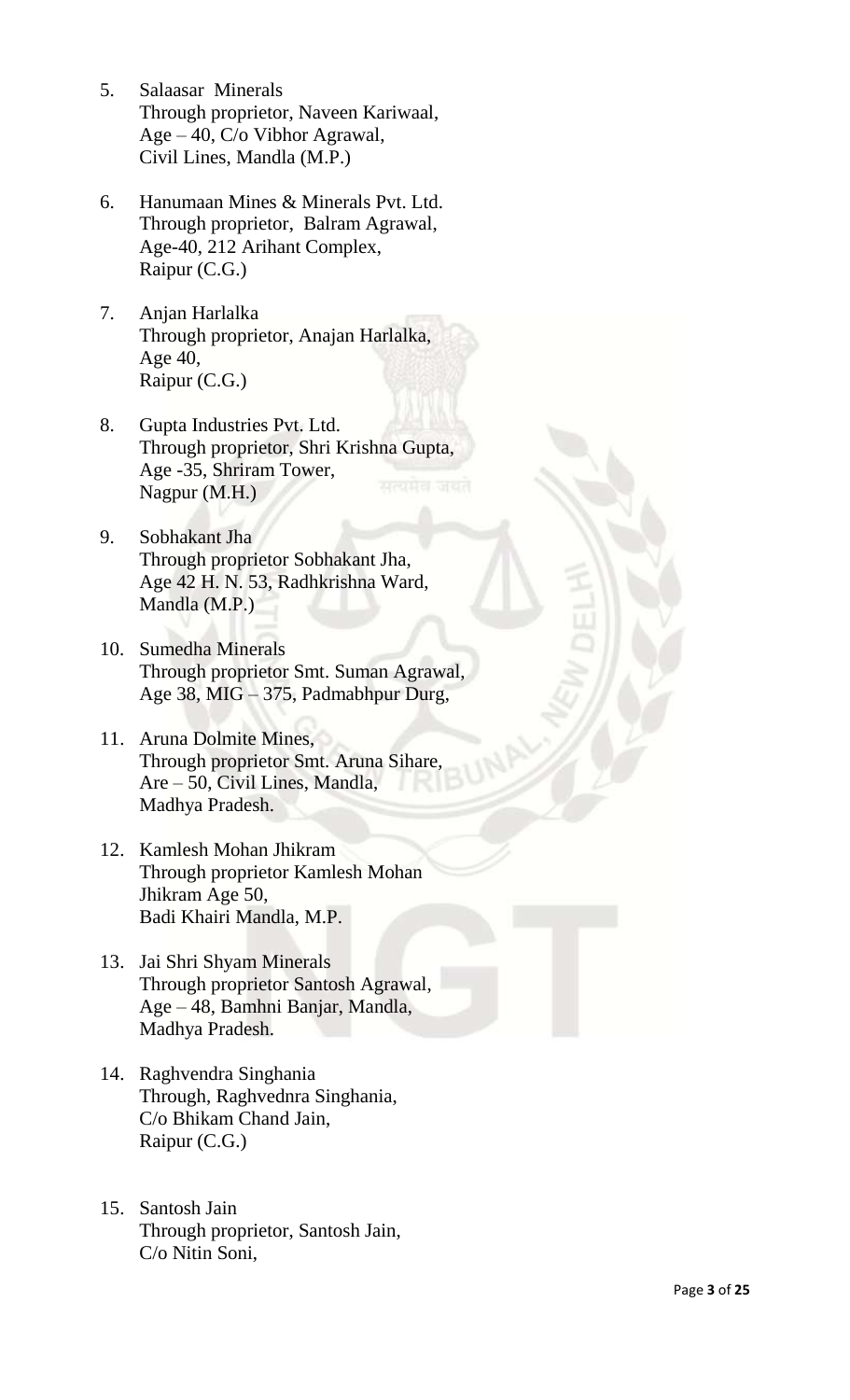Raipur (C.G.)

- 16. M/s Mahavir Minerals Through Partner, Nirmal Jain Durg (C.G.)
- 17. Nitin Kumar Agrawal Through proprietor, Nitin Kumar Agrawal, Age-32, Civil Line, Mandla (M.P.)
- 18. M/s Vinod Kumar Agrawal Through proprietor, Vinod Kumar Agrawal, Age-52, Civil Lines, Mandla (M.P.)
- 19. M/s Vinod Kumar Agrawal Through proprietor, Vinod Kumar Agrawal, Age-52, Civil Lines, Mandla (M.P.)

**………Interveners**

### **Counsel for Respondents:**

**Shri Om S. Shrivastava, Advocate : Respondent No.1 Shri Sachin K. Verma, Advocate & : Respondent Nos. 2, 3, 4 & 6 Sh. Ayush Dev Bajpai, Advocate Shri Shivendu Joshi, Advocate : Respondent No. 5 Shri Deepesh Shukla, Advocate : Respondent No.7 to 14 Counsel for Interveners :**

**: Shri Naman Nagrath, Sr. Advocate with Shri Qasim Ali, Advocate**

**Dated: April 4th , 2014**

# **J U D G E M E N T**

**1.** In the Bhopal edition of daily newspaper 'Times of India' dated 10<sup>th</sup> April, 2013 a news item was published on the front page under the caption **"Dolomite mining a threat to Tiger corridor in Kanha - Foresters want ban on mining in Mandla District"**. Considering the gravity of the news item *suomotu* cognizance was taken by this Tribunal and notice was issued to the Respondent Nos. 1 to 6 on  $10<sup>th</sup>$  April, 2013 with a direction to place on record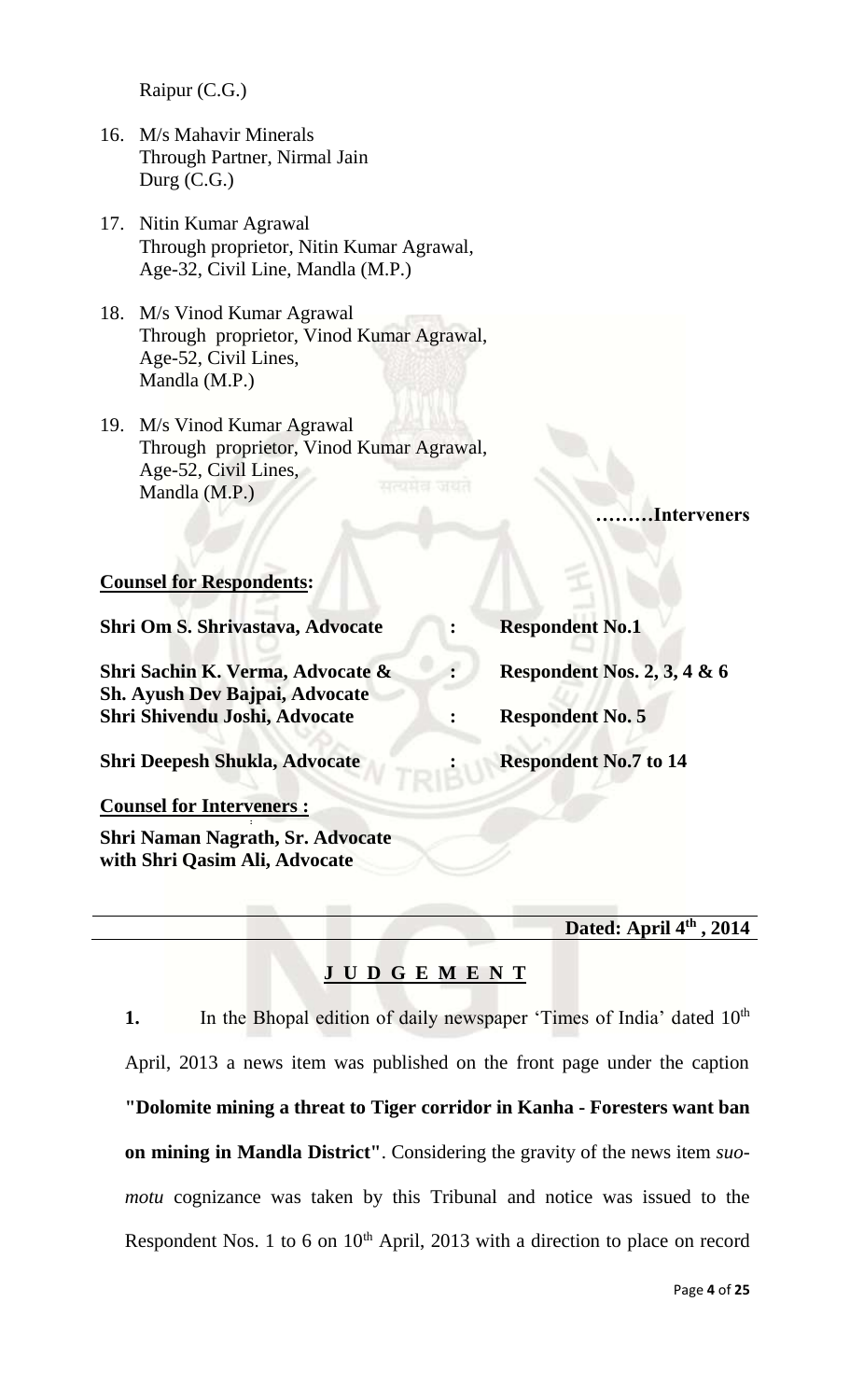the particulars of Mining Leases (in short 'ML') mentioned in the news item. In response to the above notice, the Respondent No.5, Madhya Pradesh State Pollution Control Board (in short 'MPPCB') submitted reply dated 29<sup>th</sup> April, 2013 stating that the officials of the MPPCB inspected the Dolomite mines in Mandla District and monitored the Ambient Air Quality (in short 'AAQ') in different locations where Consent to Operate the mines was granted to 36 ML holders. Out of 36 mines, 26 mines are having valid Consent to Operate and during the inspection they were found to be under operation. Of the remaining 10 mines for which Consent to Operate has expired, it was found that 2 mines are still under operation which is irregular and 8 mines are closed. Therefore show notice was issued for closure of the aforesaid 2 mines. With regard to AAQ it is reported that the standards are within the permissible limits and no pollution is observed. However, not satisfied with the above reply of the MPPCB, during the hearing of the case on  $1<sup>st</sup>$  May, 2013 this Tribunal directed the MPPCB to furnish full particulars of all the Dolomite mines in Mandla District. W TRIBUN

Page **5** of **25 2.** Vide their additional return filed on 7<sup>th</sup> May, 2013 the MPPCB stated that the lease holders of 2 mines for which Consent to Operate had expired, applied for extension of the consent and their applications are pending with the MPPCB. It was further stated in the return that after verification of the record obtained from the Asst. Mining Officer, Mandla District it was found that there are 8 more Mining Leases granted in the area making a total of 43 mines. These 8 Mining lease holders have not sought any consent so far from the MPPCB and therefore being unaware of their existence, the MPPCB had submitted their earlier reply dated 29<sup>th</sup> April, 2013 listing only 36 mines. However, the aforesaid 8 mines, listed at Sl. No. 36 to 43 in the list enclosed with the reply, are not under operation and they have not yet applied for the consent. Based on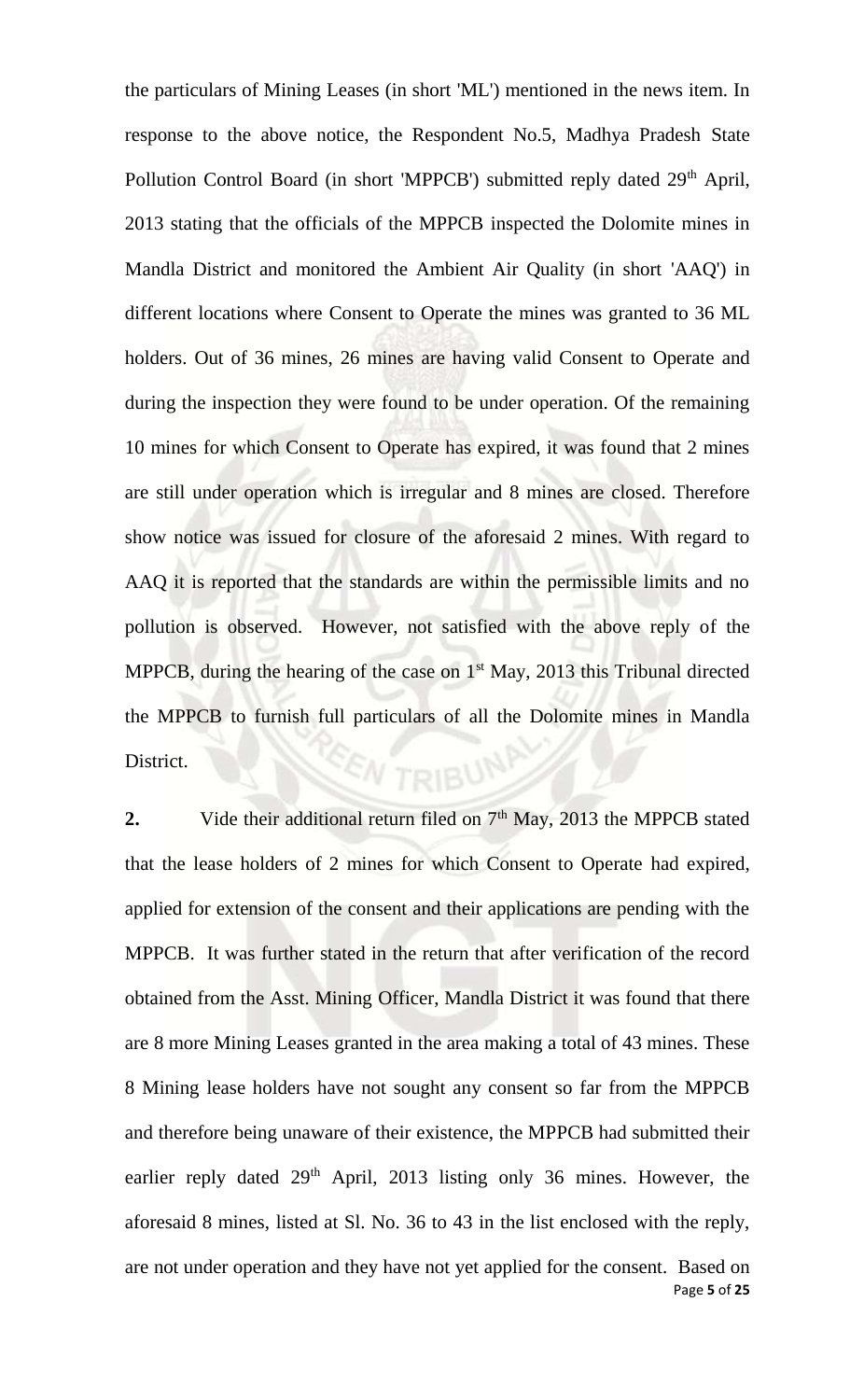the reply of MPPCB notices were ordered to be issued by this Tribunal in its order dated 9<sup>th</sup> May, 2013, to the erring ML holders Respondent Nos. 7 to 15. Further, in compliance of the orders of this Tribunal on 05.08.2013 as to how many mines have obtained the Environmental Clearance (for short 'EC'), a status report dated  $10<sup>th</sup>$  August, 2013 was filed by the MPPCB wherein it was stated that the Collector (Mines), District Mandla is having direct control over the mines and the mine owners submit their monthly production details/returns to the Office of the Collector (Mines) and after obtaining information about the mines sanctioned and material extracted from the office of the Collector (Mines), a list of 43 mines was furnished vide their previous return dated 07.05.2013

**3.** On 22nd August, 2013 this Tribunal directed the MPPCB to constitute a committee to inspect all the 24 Dolomite Mines under operation and furnish detailed report. Accordingly, in their reply the MPPCB stated that a committee was constituted and the committee members inspected the mines from 29<sup>th</sup> to  $31<sup>st</sup>$  August, 2013. At the time of inspection it was found that almost all the mines are temporarily not working due to heavy rains in the locality. However certain deficiencies were found in the mines and hence they were allowed 15 days time to submit their explanation. The MPPCB stated that out of 24 ML holders 15 ML holders have submitted their reply and after considering the replies in detail appropriate action will be taken.

**4.** In their further affidavit dated 27.09.2013, the MPPCB submitted that out of 43 mines 24 are having valid ML and are under operation and therefore they do not immediately require the EC as EC is required only at the time of their renewal. However, out of 24 units which are under operation 2 units already obtained EC. In respect of the ML of Shri Santosh Jain consent expired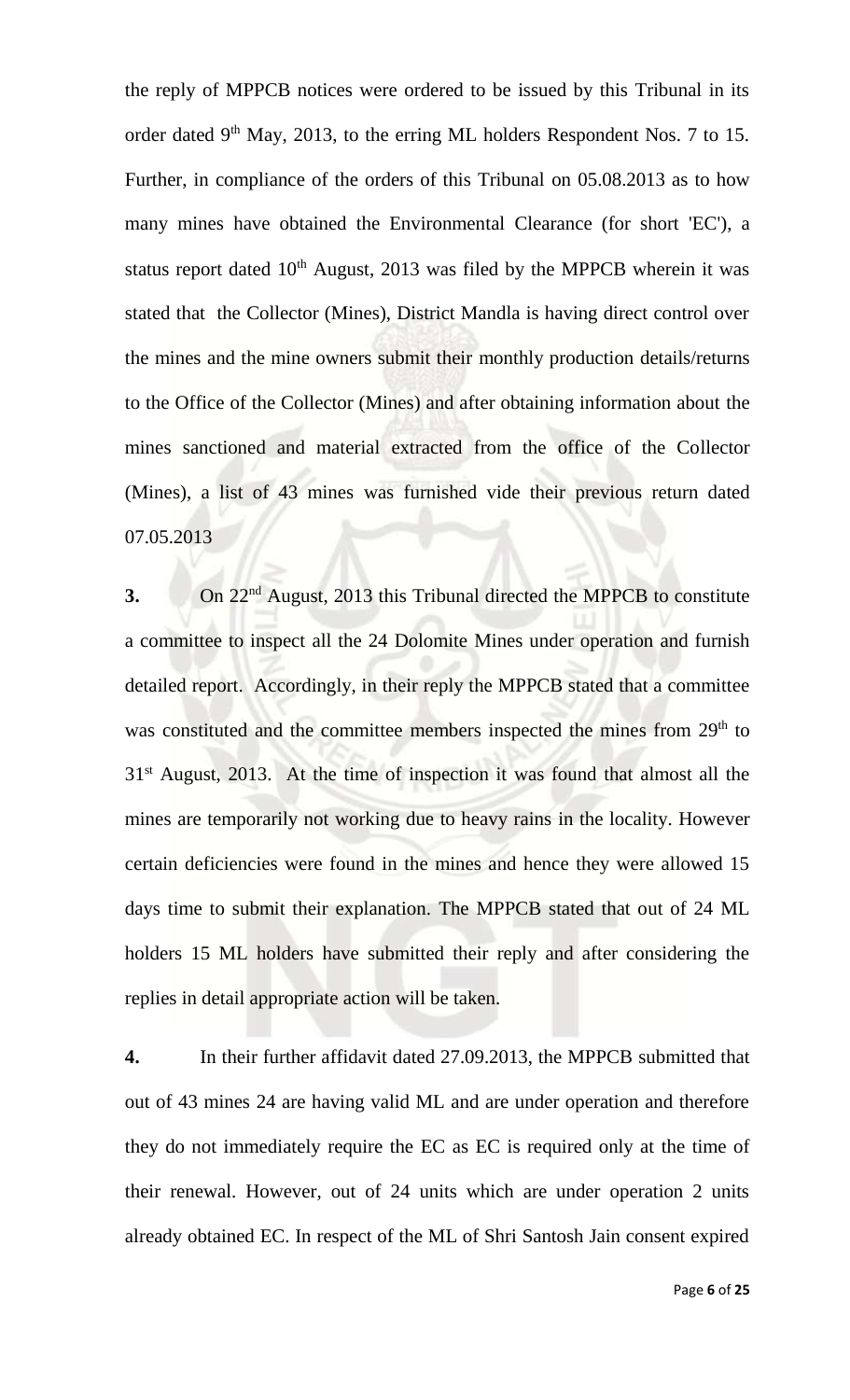on 31.08.13 and the renewal application is pending with the Board. Thus in all, out of 43, 19 units (placed at Annexure R-2 of the affidavit) are not under operation and prosecution against the following 8 units which were found operating without obtaining consent from the MPPCB and also against the concerned Mining Officer for allowing lease holders to continue mining operations without obtaining consent from MPPCB, has been launched.

- i. Sheel Devi Jha ML No. 1
- ii. Sheel Devi Jha ML No. 2
- iii. Kusum Minerals ML No. 1
- iv. Kusum Minerals ML No. 2
- v. Alika Minerals
- vi. Arun Dongsare
- vii. Dharmendra Modi
- viii. Rock Minerals

It was also submitted in the reply of the MPPCB that the MPPCB has communicated to the Mining Officer to make sure that extraction of the mineral beyond the permissible limits is not allowed and strict compliance of the conditions, imposed while granting the consent, is ensured.

**5.** Again as per the orders of this Tribunal issued on 27<sup>th</sup> September, 2013 a joint inspection team was constituted by the MPPCB and the team conducted inspection of mines from  $21^{st}$  to  $23^{rd}$  October, 2013. The report states that the mines are located in clusters at villages Mugdara and Bhatiyatola towards the western side of Banjar river and at Bhawartal, Kakaiya and Katamal villages located towards eastern side of the Banjar river. The following aspects were taken on record while inspecting the mines.

- i. Status of plantation
- ii. House keeping status inside the mine area
- iii. Water / Air / Noise quality
- iv. Wire fencing around the mine area
- v. Over burden Dump management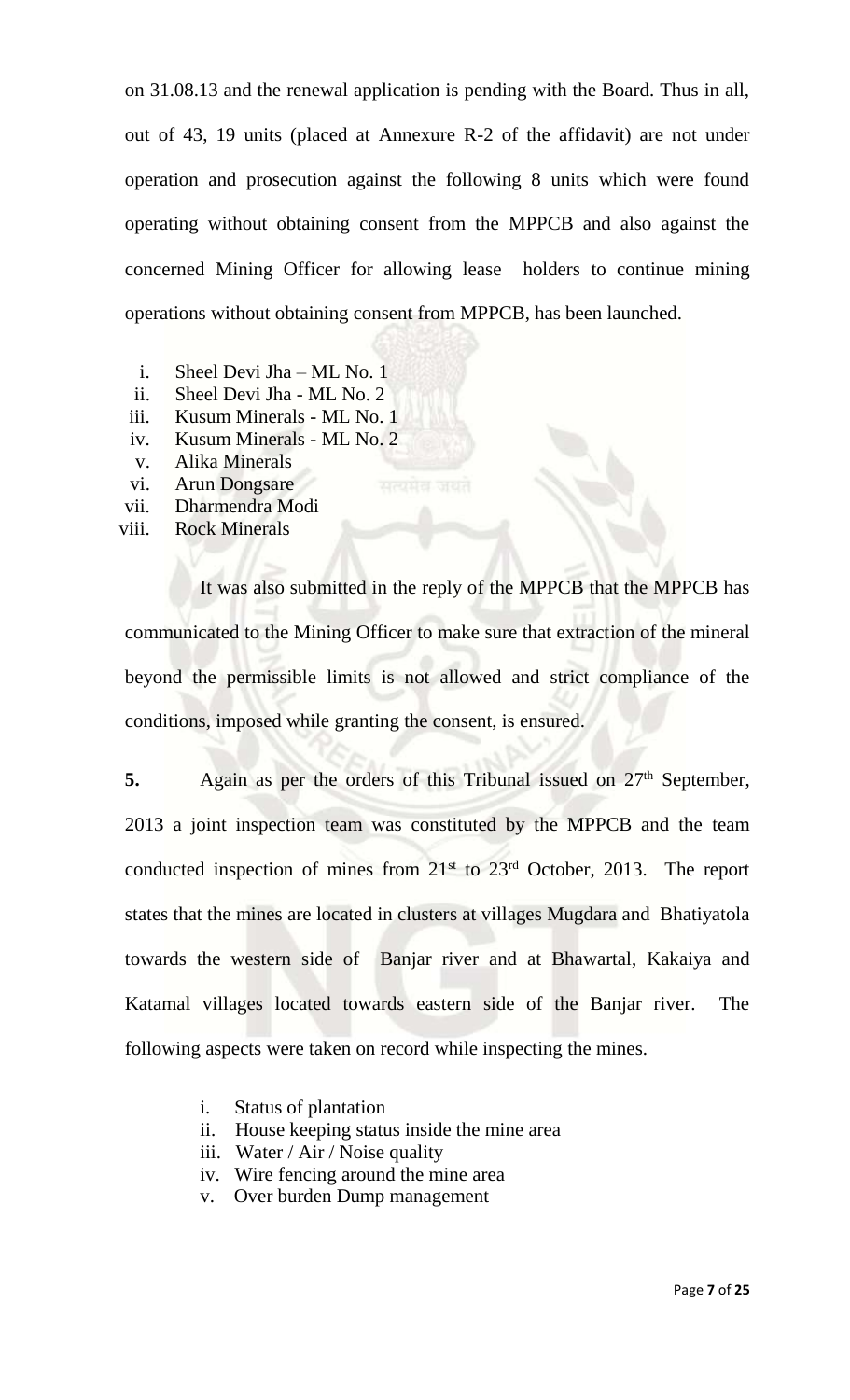**6.** The Respondent MPPCB further stated in their reply that all these Dolomite Mines are doing open cast mining as per the mining plan approved by the Indian Bureau of Mines (IBM). As per the list of mines enclosed with the reply the lease area of the 24 mines under operation is ranging from 0.78 hectares to 19.223 hectares but most of them are below 5 hectares falling in the range of 2 to 3 hectares.

**7.** The Respondent No. 2, 3, 4 & 6 filed combined reply along with the affidavit of the Divisional Forest Officer, West Mandla division, Asst. Geologist, Directorate of Geology and Minerals and Mining officer, Office of the Collector, Mandla. It was stated in the reply that as on  $1<sup>st</sup>$  April, 2013 a total of 43 Dolomite MLs were sanctioned by the Department of Mines out of which MPPCB has given Consent to Operate (filed at Annex R-1-A) to 26 MLs and therefore rest of the 17 MLs (filed at Annex R-1-B) are not under operation. These 26 mines under operation are located within 250 mt. from the forest boundary. Out of 17 mines not under operation, renewal applications in case of 10 MLs are under consideration of Respondent No. 6 and since the MPPCB has also not given any further consent the Department of Mines has stopped providing transit passes to these 10 ML holders (filed at Annex R-1-C). It was further stated in the reply that so far only 3 MLs where the lease period expired and another 10 mines whose lease period is going to expire shortly, have applied for renewal within the prescribed time limit of 12 months within the purview of the Rule 24–A of the Mineral Concession Rules, 1960 (filed at Annex R-1-D & R-1-E).

**8.** It was further stated in the reply that as per the Forest Department Circular No. F-5/16/81/10-3 Bhopal dated  $7<sup>th</sup>$  October, 2002 in ordinary course ML will not be sanctioned within 250 mt. from the forest area / boundary. In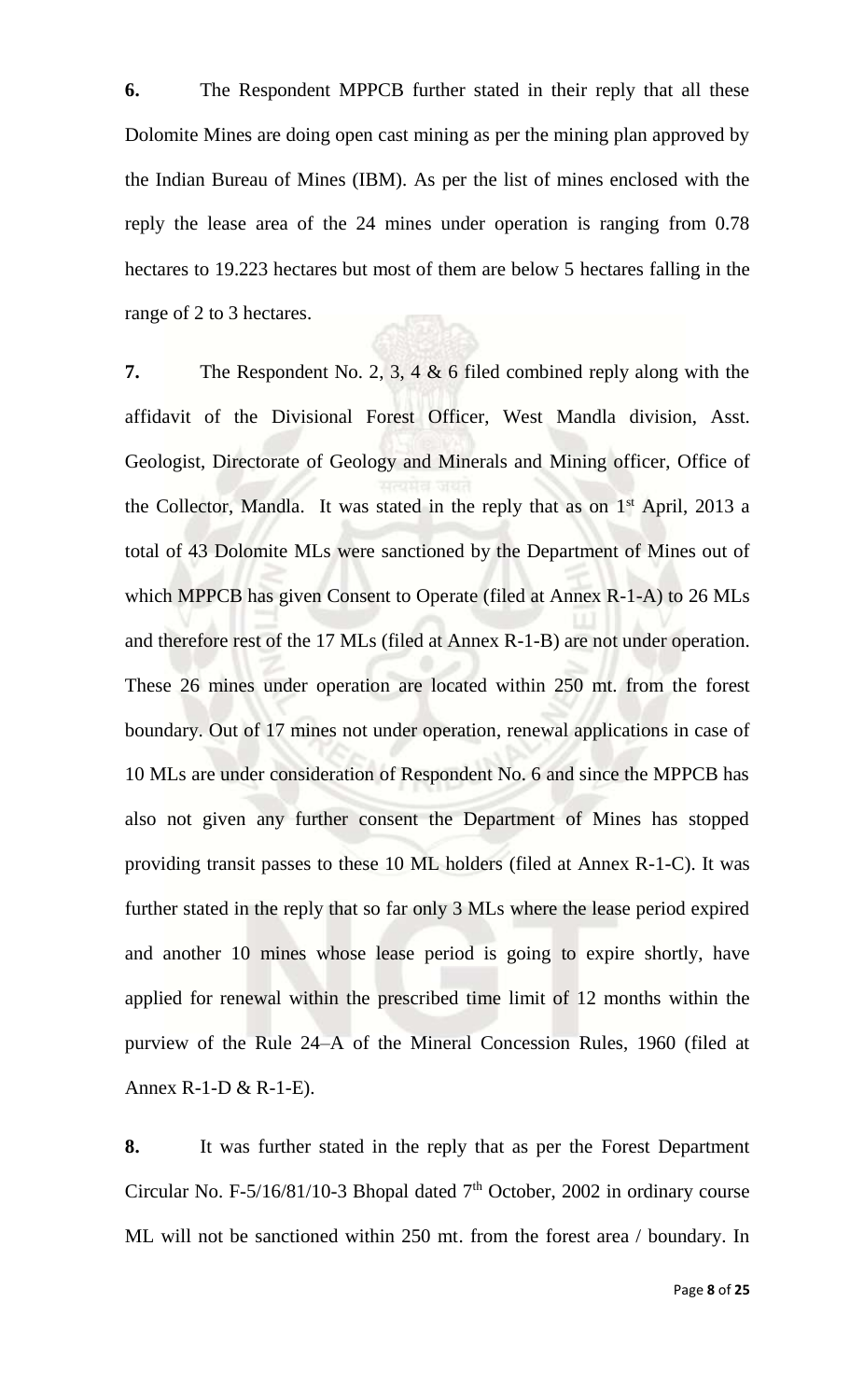that event if the District Collector, considering the importance of the mining, decides that it is necessary to sanction the ML, the matter will be referred for consideration of Panchayat Level Committee consisting President, Zila Panchayat, District Collector and the Divisional Forest Officer. However it was mentioned in the Circular that 250 mt. rider will not be applicable to the existing MLs sanctioned prior to  $7<sup>th</sup>$  October, 2002. Subsequently in the Circular dated  $29<sup>th</sup>$  May,  $2008$  (filed at Annex R-1-G) the circular issued earlier on 7<sup>th</sup> October, 2002 was amended and it was directed not to proceed for granting ML within 250 mt. from the forest boundary. Later on, in the Circular dated 27<sup>th</sup> August, 2008 (filed at Annex. R-1-H) State Level Committee headed by the Chief Secretary, was constituted to consider the MLs within 250 mt. of the forest area / boundary. Vide order dated 31<sup>st</sup> July, 2012 (filed at Annex.R-1-I) the State Government constituted a Divisional Level Committee for considering the cases of granting ML within 250 mt. and this committee is presently examining and recommending the cases in the state of Madhya Pradesh. **N** TRIBUN

**9.** It was further stated in the reply that 3 MLs were sanctioned in the 'forest land' after obtaining permission of the Central Government under Section 2 of the Forest (Conservation) Act 1980. However certain violation of the terms and conditions was noticed by the Divisional Forest Officer who has given show cause notice (filed at Annex. R-1-J) and imposed penalty upon these 3 ML holders after examining their terms and conditions (filed at Annex.  $R-1$ , J, K, L & M).

**10.** It was further reported that 3 mines have been given approval for working within 250 mt. of the forest area / boundary by the State Level Committee (filed at Annex. R-1-O) and Forest Department has written to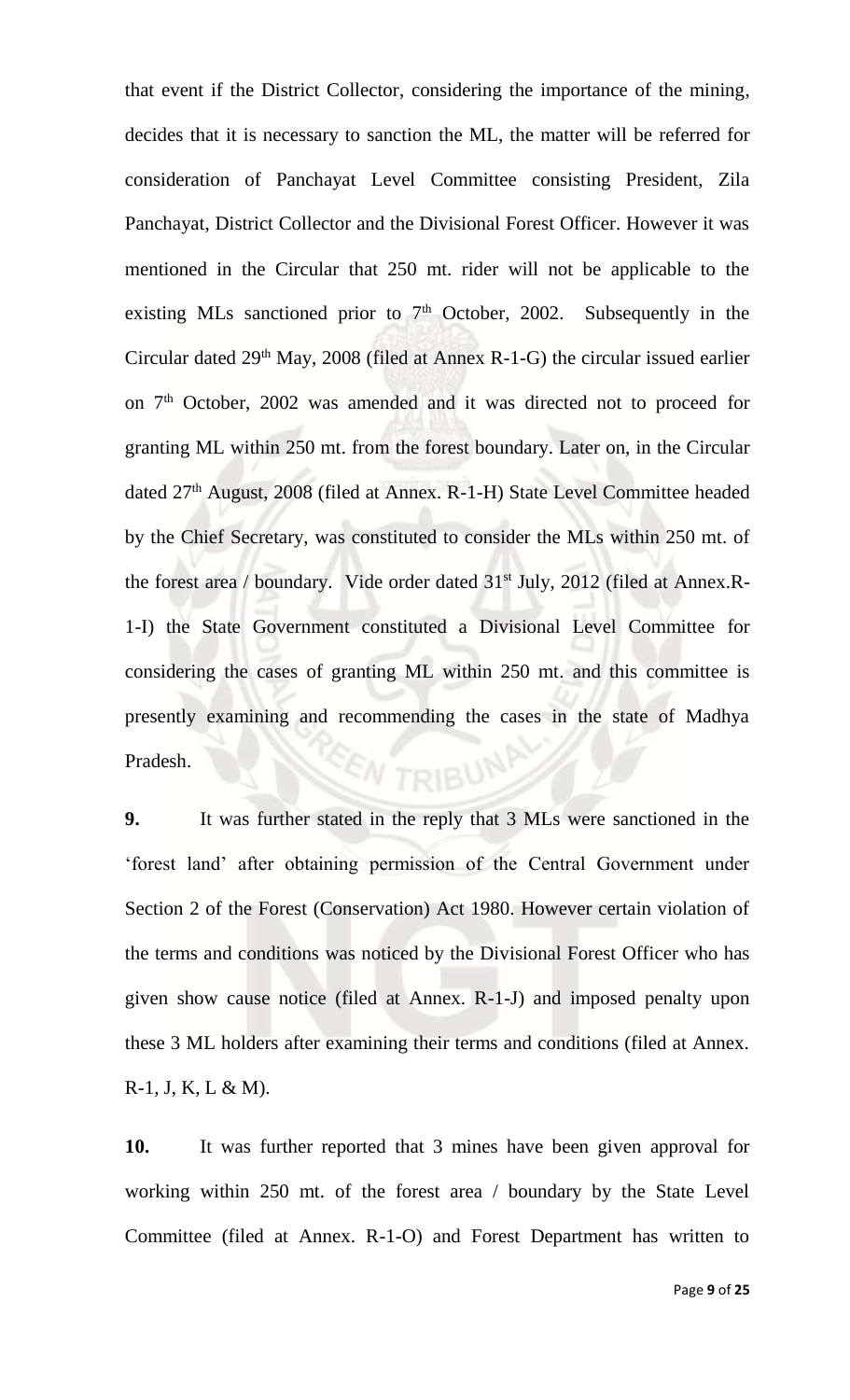Respondent No. 6 Collector, Mandla to direct the mining operators to obtain transit passes from the Forest Department and the proposal is pending before the Respondent No. 6 (filed at Annex. R-1-P). Subsequently, the Divisional Forest Officer addressed the Collector (Mines) on  $6<sup>th</sup>$  April, 2012 and on  $7<sup>th</sup>$ April, 2012 to close the MLs existing within the 250 mt. from forest area / boundary (filed at Annex.  $R-1-Q \& R$ ). In reply to the letter of the Divisional Forest Officer the Mining Officer, Mandla vide letter dated 14<sup>th</sup> March, 2013 informed that as per the Circular dated  $7<sup>th</sup>$  October, 2002 the criteria of 250 mt. from the forest area / boundary is not applicable to the MLs sanctioned prior to 7<sup>th</sup> October, 2002 and it is applicable only at the time of their renewal (filed at Annex. R-1-RA). The Divisional Forest Officer expressed concern that information regarding the lease conditions and sanctioned area is not furnished to the Forest Department by the Mining Department and ML holders are also reluctant to provide the information to the Forest Department (filed at Annex.  $R-1-S$ ).

**11.** The Respondent No.1, Ministry of Environment and Forests (for short 'MoEF') filed their reply on  $3<sup>rd</sup>$  August, 2013 enclosing a copy of the field inspection report on the inspection of mines carried out by the officers of the Regional Office, MoEF, Bhopal from  $2<sup>nd</sup>$  to  $4<sup>th</sup>$  July, 2013 wherein all the 43 mines located in the villages noted below, were inspected.

| S.No.                     | Name of the   | Name of the      | No. of Mines |
|---------------------------|---------------|------------------|--------------|
|                           | <b>Tehsil</b> | Village          |              |
|                           | Bicchiya      | <b>Bhawartal</b> | 11           |
| 2                         | $-do-$        | Katamal          | 04           |
| 3                         | $-do-$        | Kakaiya          | 04           |
|                           | $-do-$        | Katajar          | 01           |
|                           | Nainpur       | Bhatiyatola      | 15           |
| 6                         | $-do-$        | Mugdara          | 08           |
| <b>Total No. of Mines</b> |               |                  | 43           |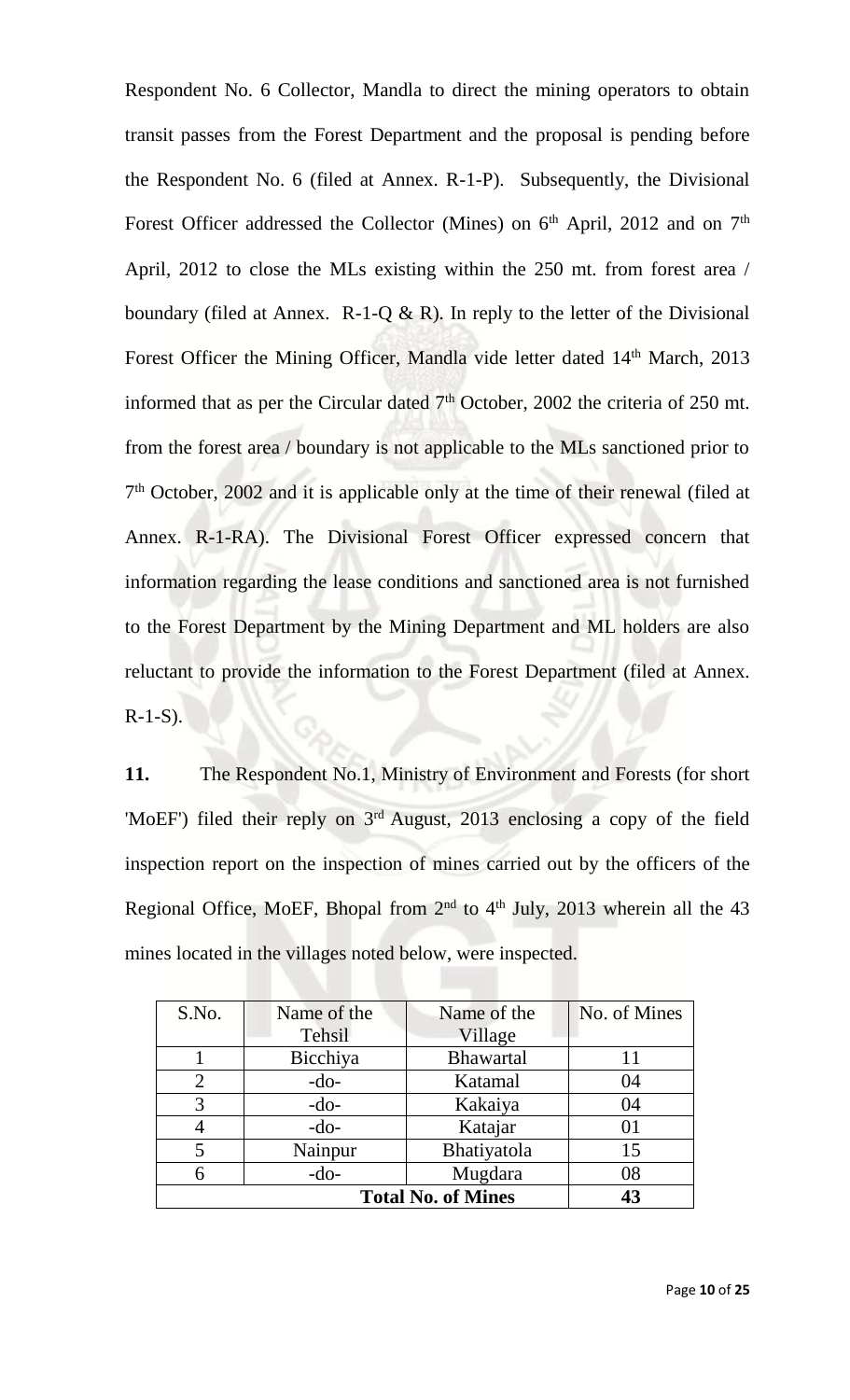**12.** Out of the 4 mines at the Village Katamal 3 are located 1 km. away from the forest boundary and the remaining mine has been closed since last two years. In case of the rest of 39 mines in Bhatiyatola, Bhawartal, Kakaiya, Mugdara and Katajar villages they are located within 250 mt. from the forest boundary. It was also stated in the reply of the MoEF that necessary action may be initiated by the competent authority against the encroachments and for violation of forest laws by the ML holders. However the DFO has already requested the Collector for reviewing the ML of Ms. Raghvendra Singhania (area 0.78 hectare) of Village Bhawartal. The reply of the MoEF further says that during the site inspection it was observed that the mining operations are going on without any scientific and technical inputs. Overburden is dumped in the mining area without marking any designated place and without any sloping and terracing leading to loss of valuable top soil. The mine water is being pumped without any treatment and allowed to settle in the nearby natural water bodies. It was also stated that during the field visit wild animals such as wild boar, deer, jackal etc. were found in the area. It was also suggested that for the violation of the conditions by the ML holders, the MPPCB may be directed to enquire and necessary action may be ordered to be initiated. It was also stated that EIA study can be carried out for the group of mines located in the aforesaid villages and an Environment Management Plan (EMP) may be prepared for implementation of environmental safeguard measures.

Page **11** of **25 13.** Subsequently, as per the orders of this Tribunal dated 5<sup>th</sup> August, 2013 as to how many Mining Leases require EC the MoEF, Regional Office, Bhopal furnished details, wherein it was stated that no EC was granted by the MoEF and only in respect of 2 mines EC was granted by the State level Environment Impact Assessment Authority (for short 'SEIAA'). in the list of mines enclosed with the reply of the Respondent No. 1 details of exact distance of the MLs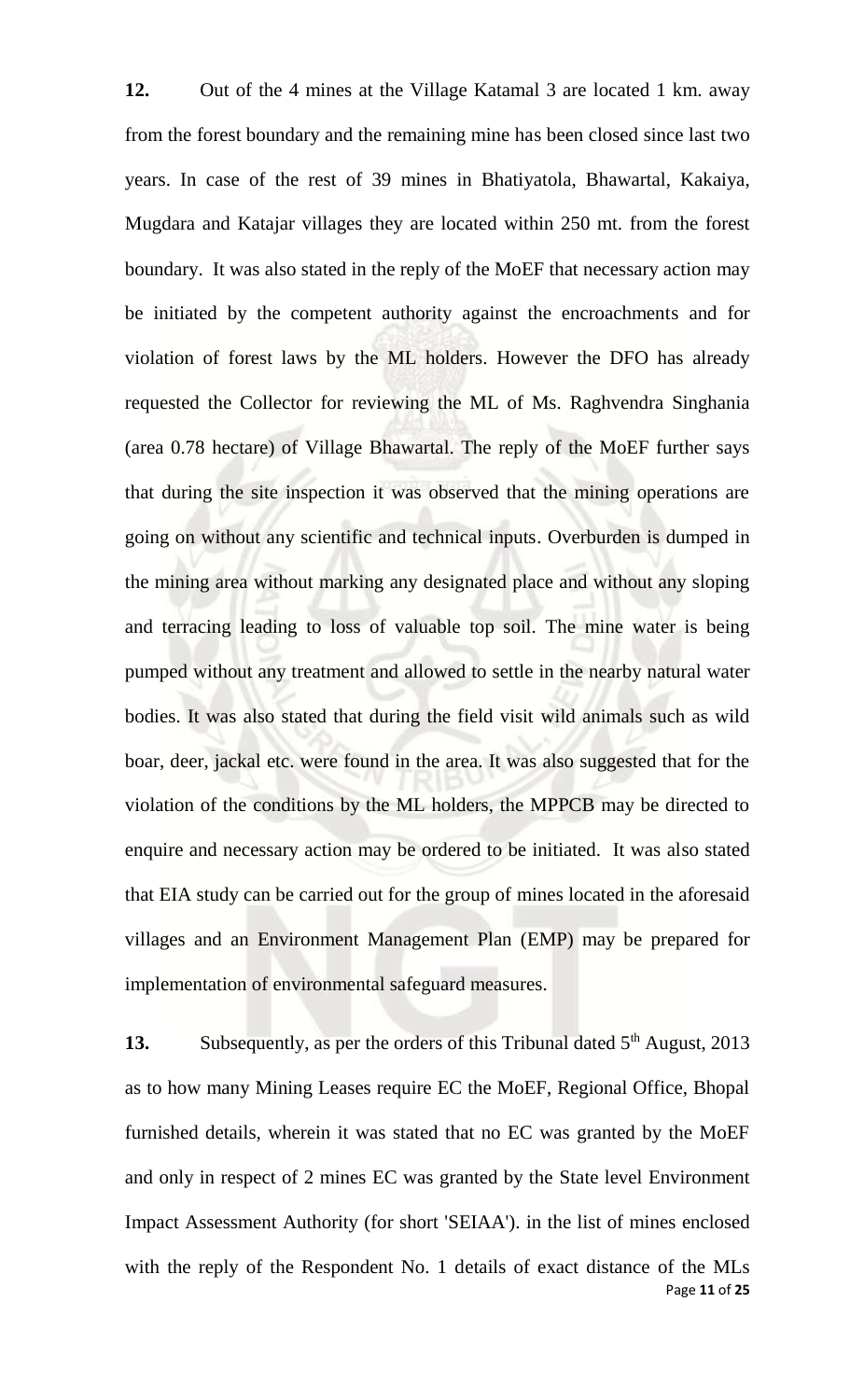from the adjacent forest boundary were also included and the distance is ranging from 0 (zero) to 250 mt. indicating that some of the mines are located just on the boundary of the notified forest itself.

**14.** Subsequently, in compliance of the orders of the Tribunal issued on 12<sup>th</sup> August, 2013 additional submissions were made by the Respondent No. 1, MoEF on 22<sup>th</sup> August, 2013 stating that a minimum of 13 mines require EC by SEIAA out of which 2 mines have already been given EC. The details were furnished at Annexure -1 of the reply.

15. In compliance of the orders of this Tribunal dated 5<sup>th</sup> December, 2013 the Respondent No. 2, 3, 4 & 6 have submitted Misc. Application No. 04/2014 enclosing Annexure CS-1 to CS-7 wherein it was submitted that under the chairmanship of the Chief Secretary, Govt. of Madhya Pradesh a meeting was called with the Senior Officers of the Forest Department including the Chief Wildlife Warden, Principal Secretary, Department of Housing and Environment and Additional Secretary, Department of Mineral Resources, Govt. of Madhya Pradesh. It was recorded in the minutes of the meeting that generally the Tigers and other wild animals are reported to move in and around the areas outside the Tiger Reserves and National Parks, which is considered to be a good sign for forestry and the State of Madhya Pradesh has got 10,862 Sq. Km. of Protected Areas constituting 11.4% of the total forest area in the state against the national average of 5%. It was further stated that the area in question where the mines are located, is more than 10 km. from the Kanha National Park and 200 Km. from the Pench and Bandhavgarh National Parks. The mining sites in question do not fall in the corridor between Kanha, Pench and Bandhavgarh National Parks. It was further stated in the minutes that the Chief Wildlife Warden had informed that the Tigers and other wild animals use continuous forest route for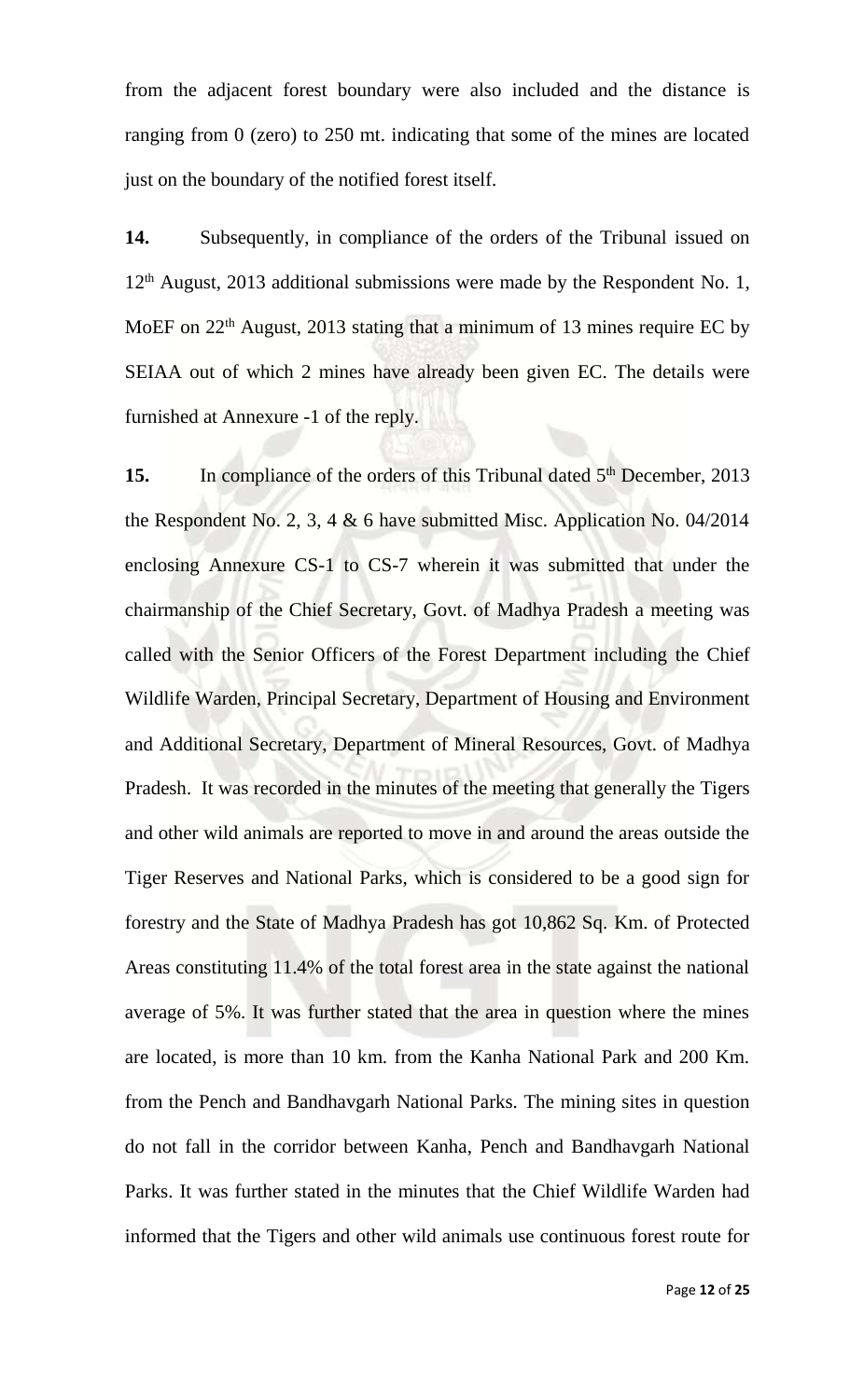their dispersal and not a broken forest cover route. Therefore there is no possibility of notifying the area in question as a Tiger Reserve in future. It was further stated that Eco Sensitive Zone (for short 'ESZ') has not yet been notified around these Protected Areas in the State of Madhya Pradesh and even if the deemed ESZ is considered to be 10 km. from the boundary of the above stated Protected Areas, the Dolomite mines in question are situated away from the aforesaid Protected Areas and hence beyond any possible declaration of the areas under the ESZ. It was also recorded in the minutes of the meeting that the Department of Mineral Resources sanctioned 43 Dolomite mines in Mandla District out of which 24 mines are under operation and rest of the 19 are not under operation. Out of these 19 mines, 3 are sanctioned in the forest area and 11 mines are due for renewal and are pending for consideration, including 5 Mining Leases which have expired.

**16.** It was also recorded in the minutes of the meeting that in the Circular No. F-5/16/81/10-3/Bhopal dated 07.10.2002 250 mt. rider was imposed for maintaining a minimum distance from the forest boundary for sanctioning MLs. But this provision will not be applicable for the existing mines sanctioned prior to  $7<sup>th</sup>$  October, 2002. Therefore in case of all the aforesaid mines this condition is not applicable.

**17.** Misc. Application No. 05/2014 was filed by a group of 19 ML holders with a request to permit them to intervene and submit their pleadings stating that all of them are under operation and only in respect of 2 MLs the extent of area is exceeding 5 hectares, namely M/s. Vinod Kumar Agrawal and Aruna Dolomite Mines requiring EC and accordingly they obtained EC from the MoEF. They pleaded that they are having all the necessary sanctions for operating the mines and therefore if any adverse orders are passed against them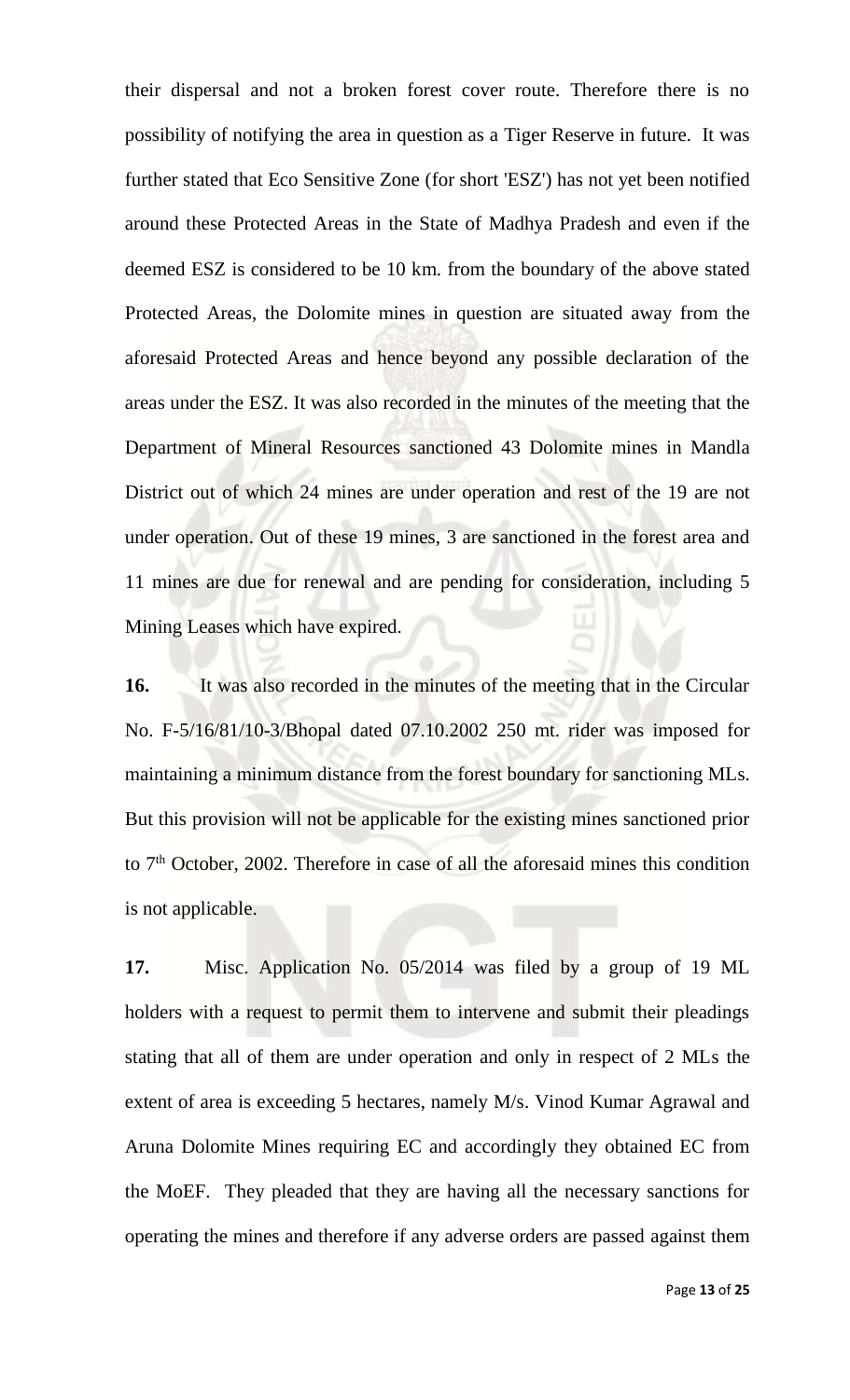they will be suffering with irreparable damage and hence they may be permitted to intervene. Their plea has been accepted and they were permitted to intervene.

**18.** As per the directions of this Tribunal dated 3<sup>rd</sup> January, 2014, Asst. Inspector General of Forests, National Tiger Conservation Authority (for short 'NTCA'), MoEF, Govt. of India filed an affidavit dated 25<sup>th</sup> February, 2014 stating that the GPS co-ordinates of the mining sites were obtained from the Chief Wildlife Warden, Government of Madhya Pradesh and the same were forwarded to Wildlife Institute of India, Dehradun for their comments with respect to location of the mines under dispute *vis-à-vis* Tiger corridors identified at macro-level during 2012 All India Tiger Estimation. It was stated in the affidavit that the following remarks were received on  $11<sup>th</sup>$  February, 2014 from the Wildlife Institute of India, Dehradun.

*"….the proposed mines are in close proximity to a very important source population of Tigers in Central India. Though they do not lie in any important connecting corridor, they do occur within the forested landscape that has Tiger occupancy and which serves to host dispersing aged individuals from the Kanha source. In this context, the disturbance and habitat loss caused by the mines and its associated infrastructure development would be detrimental for the source value of Kanha. If the communication route to and fro from these mines is from the south or south-west, then it can have disastrous effects of reducing the corridor connectivity between Kanha and Pench Tiger sources. Therefore, all caution needs to be used before granting approval if at all it is to be given."*

**19.** Shri Narendra Kumar, Principal Chief Conservator of Forests (Wildlife) and Chief Wildlife Warden, Forest Department, Madhya Pradesh, Bhopal submitted affidavit dated 14<sup>th</sup> March, 2014 in compliance of the orders of the Tribunal dated  $3<sup>rd</sup>$  January, 2014 with his remarks which are reproduced below : -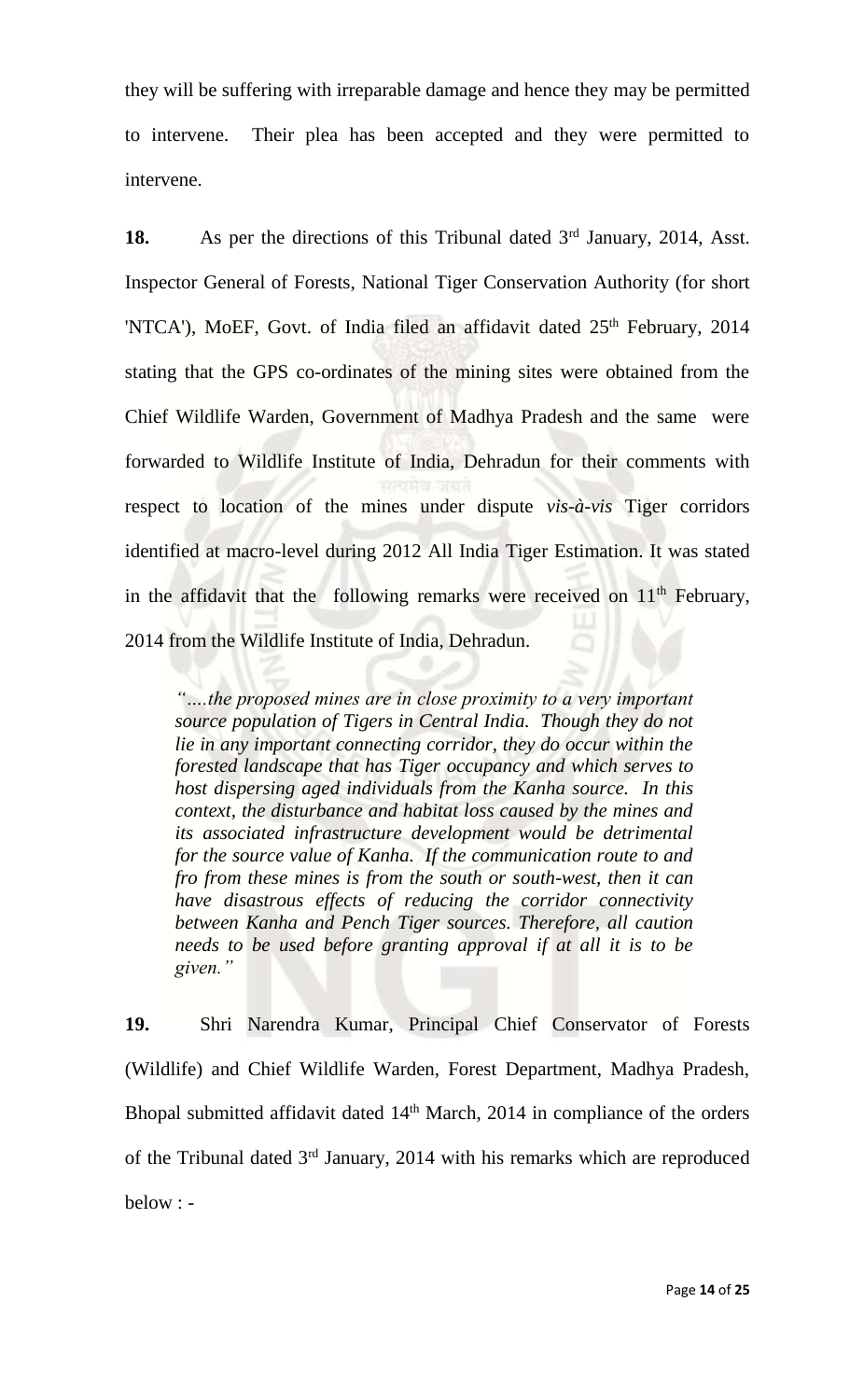*" That, the area in question is about 10 km. from the Kanha National Park and more than 200 km from the Pench and Bandhavgarh National Parks. The perusal of the maps shows that the land in question having broken cover, does not form a viable corridor between the Kanha and Bandhavgarh National Parks and the Tiger and other wild animals would, due to obvious reasons use the continuous forest route for their dispersal, and not a broken forest cover route. Continuous forest cover exists between Kanha and Bandhavgarh via Achanakmar area of Chhattisgarh, making it a viable corridor between the two National Parks.*

 *That, Department of Forest had sent the Coordinates of the Land in question to the National Tiger Conservation Authority after the Directions of the Hon'ble Tribunal.*

 *That, the deponent most humbly submits that, neither the State Government has any proposal or intention to notify the area in question as a Tiger Reserve nor the National Tiger Conservation Authority (NTCA) has made any recommendations to the State Government for notifying the area in question as a Tiger Reserve.*

 *That, it is further most humbly submitted that, the area in question being a multiple use area, I find no reason from Wildlife Management angle to recommend any ban on the mining activities in question duly sanctioned by the concerned authorities."*

### **Discussion and Conclusions**

**20.** Having gone through the record placed before us and having heard the Learned Counsel for the parties at length it is required to examine and discuss the issues to arrive at a conclusion whether any environmental laws are violated while granting MLs and whether any ecologically sensitive areas were subjected to illegal activities resulting damage to the environment in general and wildlife habitat in particular more so in case of Tiger.

Page **15** of **25 21.** We are conscious of the fact that under Schedule-I of the National Green Tribunal Act, 2010 Wildlife (Protection) Act, 1972 is not listed and therefore this Tribunal has no jurisdiction to adjudicate the matters related to Wildlife. But in this particular case the issue to be examined is whether these mines are sanctioned and allowed to operate in violation of provisions of the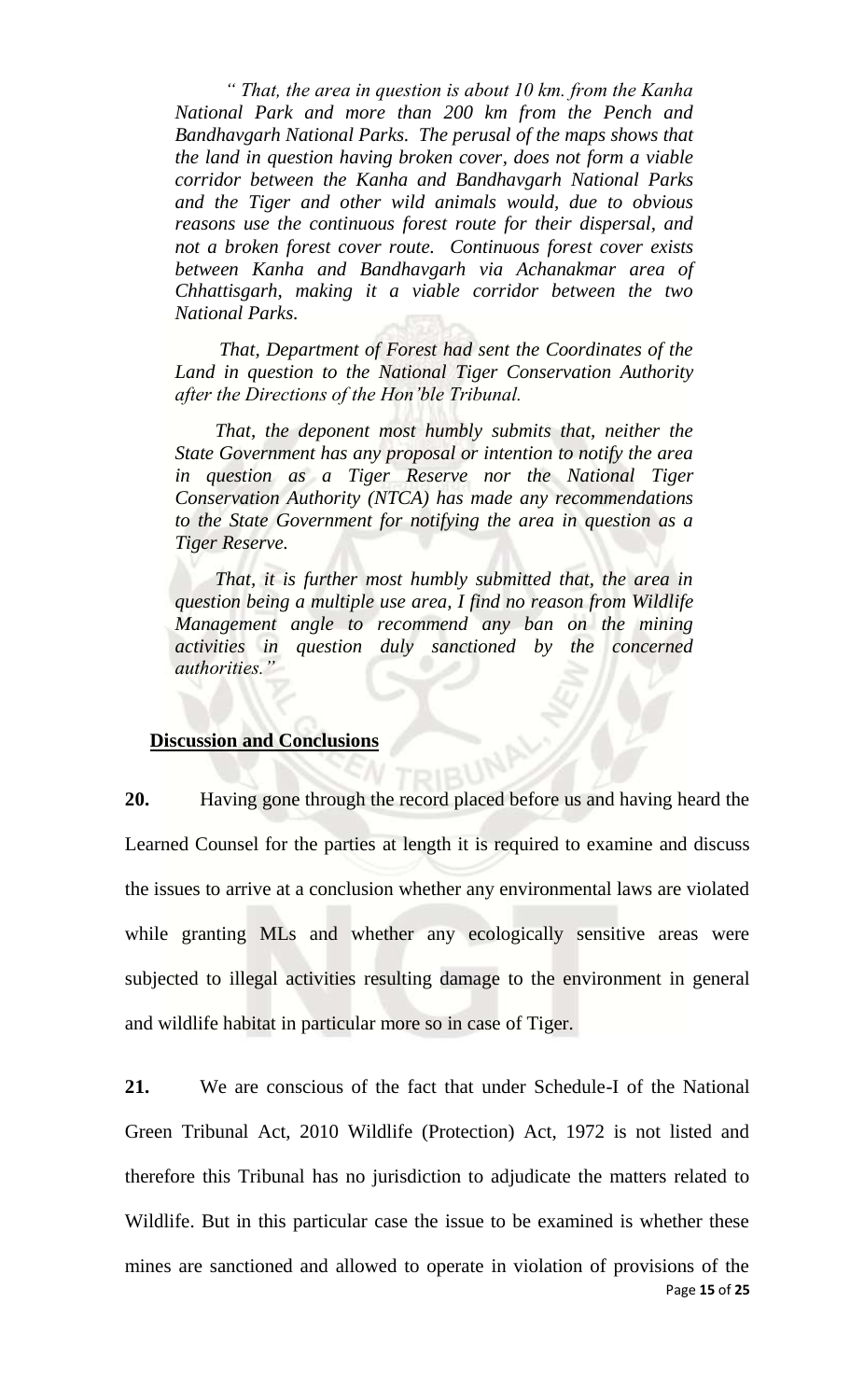Environment (Protection) Act, 1986 (for short 'Act of 1986') and Rules made thereunder.

**22.** As defined under the Act of 1986 *'Environment'* includes water, air and land and the inter relationship which exists among and between water, air and land and human beings, other living creatures, plants, micro organisms and property. We are of the opinion that occurrence of Wildlife in a particular ecosystem having relation with the environment has to be considered as a part of environment and therefore the matters related to wildlife are liable for adjudication and can be definitely brought under the environmental jurisprudence more so in cases pertaining to ESZs and therefore the matter being dealt in this OA is not just a Wildlife issue *par se* to be adjudicated under the Wildlife (Protection) Act 1972. Certainly the provisions of the Act of 1986 and Rules made thereunder are liable to be examined in this case. Section 3 of the Environment (Protection) Act, 1986 gives powers to the Central Government to take all measures which if feels are necessary for protecting and improving the quality of environment and to prevent and control environmental pollution. To meet this objective, the Central Government can restrict areas in which any industries, operations or processes or class of industries, operations or processes shall not be carried out or shall be carried out subject to certain safeguards [Section 3 (2) (v)]. Rule 5 (1) of the Environment (Protection) Rules, 1986 states that the Central Government can prohibit or restrict the location of industries and carrying on of certain operations or processes on the basis of considerations like the biological diversity of an area (clause v) maximum allowable limits of concentration of pollutants for an area (clause ii) environmentally compatible land use (clause vi) proximity to Protected Areas (clause viii).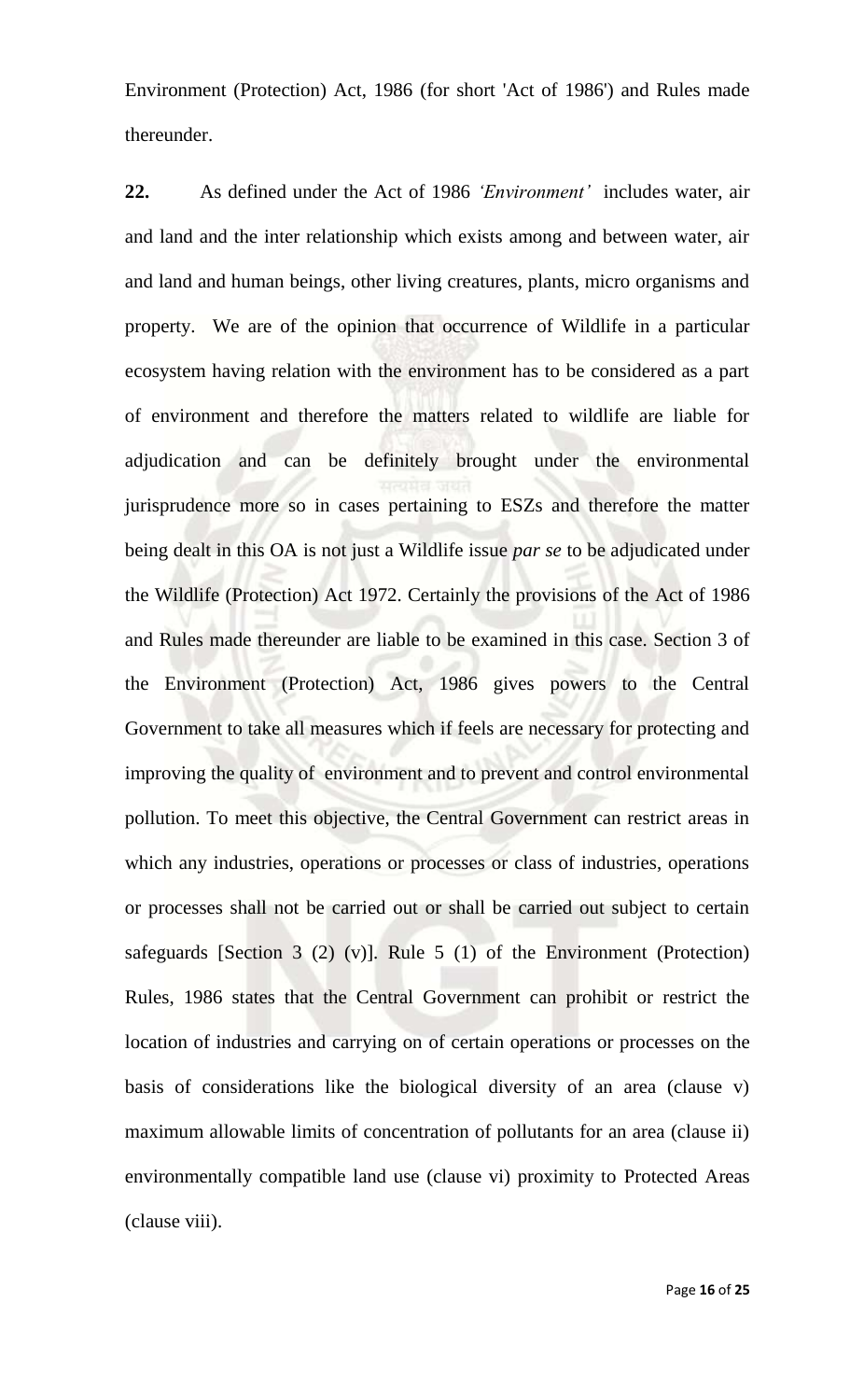**23.** Wildlife is a part of environment and any action that is causing damage to the wildlife or that may likely to lead to damage to the cause of wildlife, cannot be excluded from the purview of this Tribunal. Therefore, movement of Tigers in a particular locality which is in proximity to the Protected Area requires certain measures to be taken for protection. The National Wildlife Action Plan (NWAP) 2002-2016 indicates that "Areas outside the Protected Area network are often vital ecological corridor links and must be protected to prevent isolation of fragments of biodiversity which will not survive in the long run. Land and water use policies will need to accept the imperative of strictly protecting ecologically fragile habitats and regulating use elsewhere". The Action Plan also indicates that "All identified areas around Protected Areas and wildlife corridors to be declared as ecologically fragile under the Environment (Protection) Act, 1986."

**24.** This whole issue of regulating mining activities in the area in question is due to the fact that it is reported that in the vicinity of these mines movement of Tiger which is a flagship wildlife species and declared as a National animal and which has got a special threatened status, is noticed. Latest reports reveal that the efforts made by the Forest Departments across the country under the strict regime of Wildlife laws enacted for the protection of wildlife and through regular monitoring and support of the MoEF and NTCA and also as the issue of protecting Tiger in the wild is reviewed at the highest level and given maximum thrust, the Tiger population in the wild in the country is reported to have gone up from 1411 in 2006 to 1706 2010 which augurs well for this charismatic big cat but the concern here is that during the same period the Tiger occupancy area is reported to have gone down from 94,000 Sq. Km. to 82,000 Sq. Km. across the Tiger bearing States. Corresponding decrease in the Tiger occupancy area is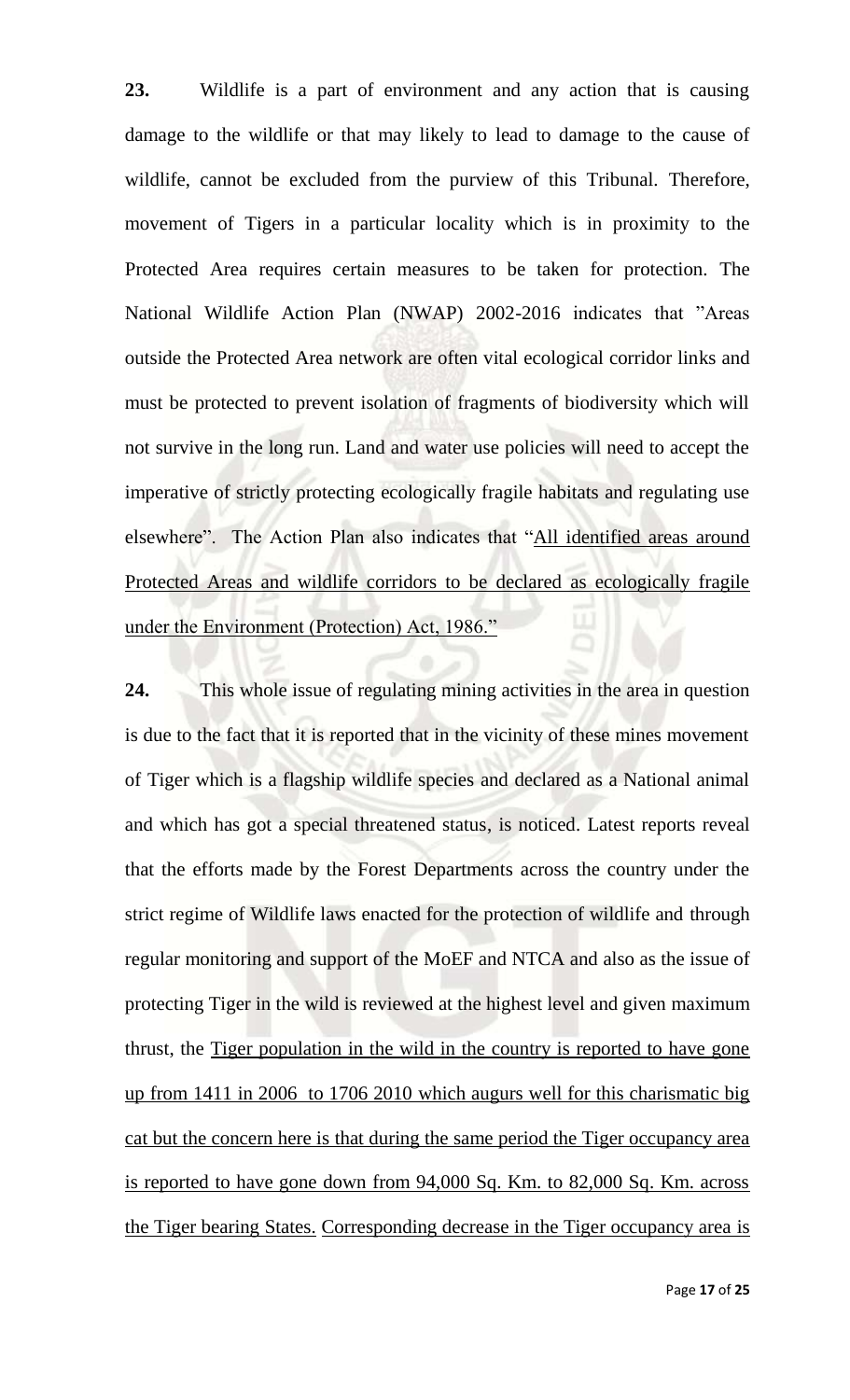leading to territorial conflict among the Tigers pushing the sub adults and old and infirm among them to the fringes of the Protected Areas leading to escalation of man animal conflict. The frequent incidents of Tigers straying into human habitations around the Protected Areas clearly indicate a rise in their population. Reports also indicate that Tigers are getting killed in territorial fights, with their population increasing. The incidents which have been widely reported during the past one year and statistics compiled by the NTCA support this argument and it is reported that a number of human deaths have occurred and still occurring in various parts of the country. It is reported that in the landscape nearer to the Central Western Ghats which consists of forests in Karnataka and adjacent parts of Kerala and Tamil Nadu and also in the Badhavgarh Tiger Reserve in Madhya Pradesh there is highest concentration of Tigers in the wild in the world. It is also reported that Tiger populations in some well protected reserves, have dramatically rebounded with their numbers attaining near saturation densities of 10-15 per 100 sq. km. Therefore the concern here is that there is bound to be further escalation of man animal conflict. The recent spate of increase in Tiger attacks has made the striped animal unpopular. The population of Tigers is increasing in the wild whereas their habitat is shrinking and is under severe threat because of various anthropogenic activities. Mining is one of the most disturbing activities in these sensitive areas.

## (emphasis supplied)

**25.** The recent reports further reveal that due to increase in their population, because of good management practices, it is not only leading to increase of incidents of human animal conflict but the Tigers are trying to migrate/disburse to the nearest Protected Area/wildlife habitats by establishing corridor even in non forest tracts crossing human habitations and criss cross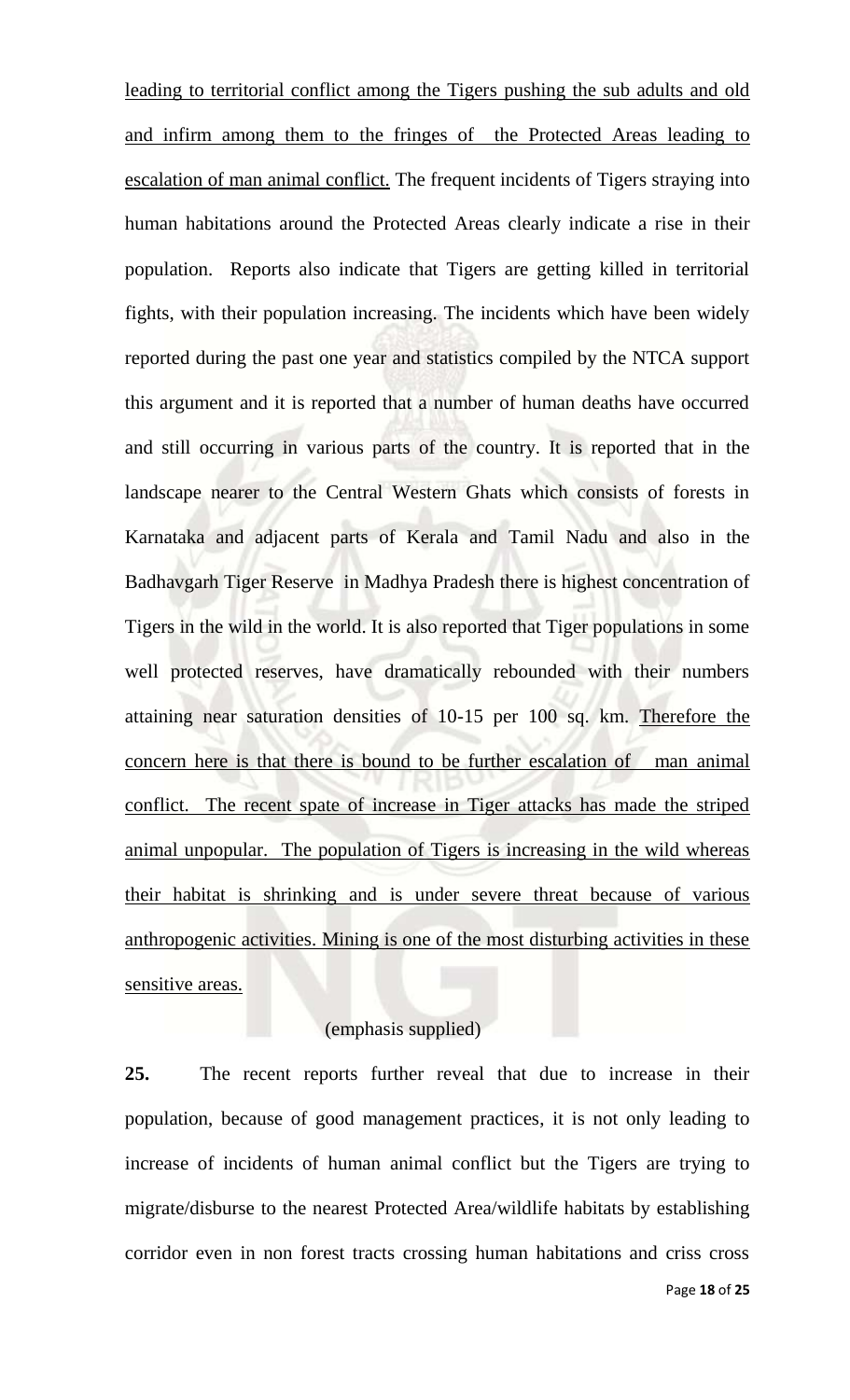road net work. The best example is the recent news report wherein it was stated that one male Tiger is moving from Panna Tiger Reserve and heading towards Bandhavgarh Tiger Reserve which is about 120 km. distance crossing the fragmented habitat. It is reported that earlier the corridor from Panna to Bandhavgarh was freely accessible for movement of wildlife but of late, increase the anthropogenic activity caused its discontinuity. This incident gives an indication how even the areas well beyond 10 km. from the boundaries of the Protected Areas and restoration of lost corridors connecting the habitat of this magnificent animal are critical and there is urgent need to minimize the human interference in these areas particularly from the activities such as mining.

**26.** Forest corridors play an important role in movement of Tigers from one locality to the other and thus help avoid inbreeding and maintain genetic variation among the Tigers. Therefore there is every need to restore the corridors wherever possible and increase the size of buffer areas around the Protected Areas if scientific management of the Tigers has to be sustained keeping pace with their increase in numbers in the wild. A new mechanism is required to be put into place adding as many buffer areas including non forest lands adjacent to the Protected Areas / forest areas, as possible. The private landscapes which are contiguous to the Reserved Forests also can be identified through an innovative mechanism within the framework of the existing environmental and wildlife provisions based on the scientific and objective criteria and developed as ecologically viable buffers which will increase opportunities and create viable buffers to existing Tiger habitats in the Protected Areas and reserves. Further, maintaining gene flow between isolated Tiger population is very important in order to avoid deleterious effects of low genetic diversity and inbreeding.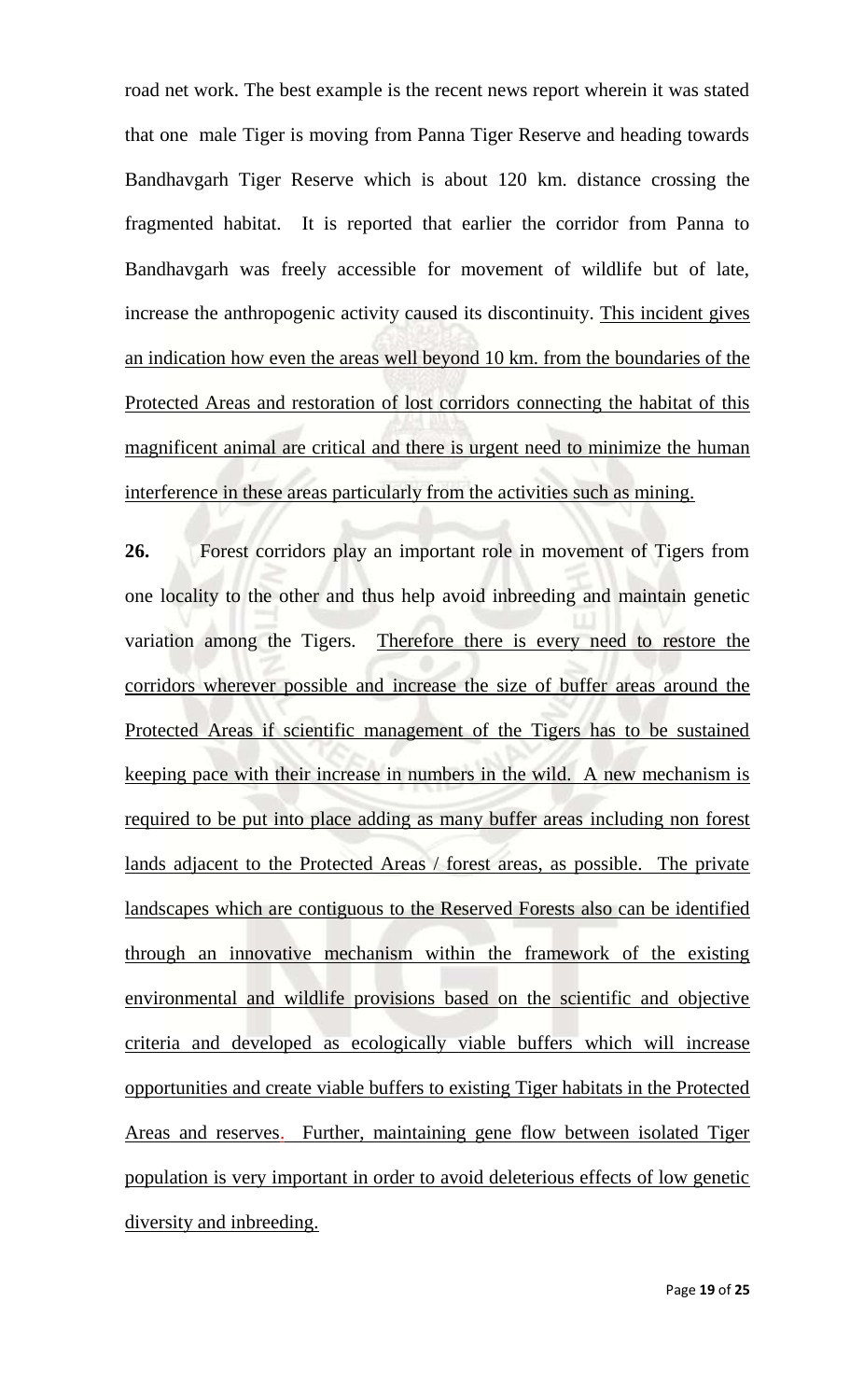**27.** As per the guidelines issued by the MoEF itself, it was held that in cases where sensitive corridors connectivity and ecologically important patches, crucial for landscape linkage are even beyond 10 km. width, these should be included in the ESZ. In the context of a Protected Area the distribution of an area of ESZ and the extent of regulation may not be uniform all around and it could be variable in width and extent. ESZs are meant to act as shock absorbers for regulating and managing the activities around such Protected Areas and they are not meant to hamper day to day activities but insist for protecting the precious forest / Protected Areas in their locality from any negative impact. The areas surrounding the Protected Areas require well planned management and interventions. The National Tiger Conservation Authority (NTCA) is required to ensure that areas connecting Tiger habitats are not diverted for ecologically unsustainable activities except in public interest and with the approval of National Board for Wildlife.

**28.** Considering all the above issues one can safely conclude that wildlife and its habitats are part and parcel of environment and preservation of environment shall form the centre stage of implementation of management practices and therefore it is for the authorities to examine how far the existing Dolomite mines in Mandla District are permitted to continue their operations as these mines are located in close proximity to the wildlife habitats though it is contended by the Chief Wildlife Warden of the State himself that presently they are not required to be brought under ESZ as they do not fall within 10 km. from the boundary of the Protected Areas.

**29.** In case of 8 mines among the total list 43 mines, it is reported by the Regional Office, MoEF, Bhopal that the distance from the mines to the notified forest boundary is 'zero' indicating that the mines are touching the forest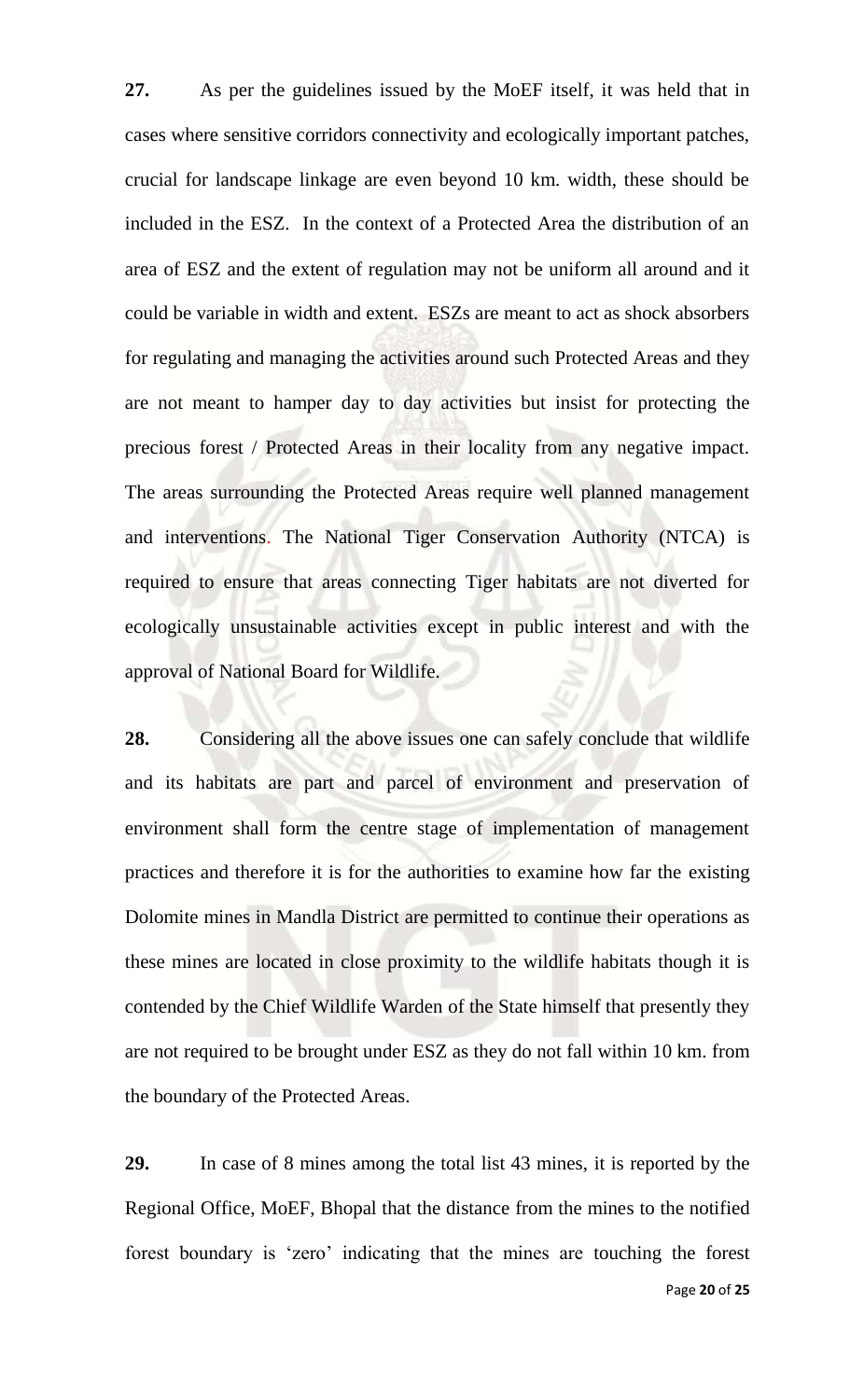boundary. It was clear in the report of the MPPCB & Regional Office, MoEF, Bhopal that some of the ML holders have resorted to irregularities including encroachment of forest land and it appears that so far no concrete action has been taken against the erring ML holders as per the record placed before us.

**30.** It is reported that the Dolomite mined from these mines in Mandla District is of superior quality, highly valued and is in good demand in the market. It is also reported that this superior quality mineral is not found elsewhere in the country. However mining is required to be taken up only if it is compatible with the objective of protecting the environment, more so in the context of location of Dolomite mines relatively in close proximity to Kanha National Park. While the objective of granting ML forms part of the development process of the country, it is the duty of the Central Government and the State Government to take steps to protect the environment which includes wildlife and maintain the ecological balance and prevent damage that may be caused by mining operations. The Hon'ble Supreme Court in *Sansar Chand v. State of Rajasthan, (2010) 10 SCC 604* held that

> *"All efforts must be made to implement the spirit and provisions of the Wild life (Protection) Act, 1972; the provisions of which are salutary and are necessary to be implemented to maintain ecological chain and balance. The Stockholm Declaration, the Declaration of United Nations, Conventions on Human Environment signed in the year 1972, to which India is the signatory, have laid down the foundation of sustainable development and urged the nations to work together for the protection of the environment. Conventions on Biological Diversity, signed in the year 1962 at Rio Summit, recognized for the first time in International Law that the conservation of biological diversity is a common concern of human kind and is an integral part of the development process".*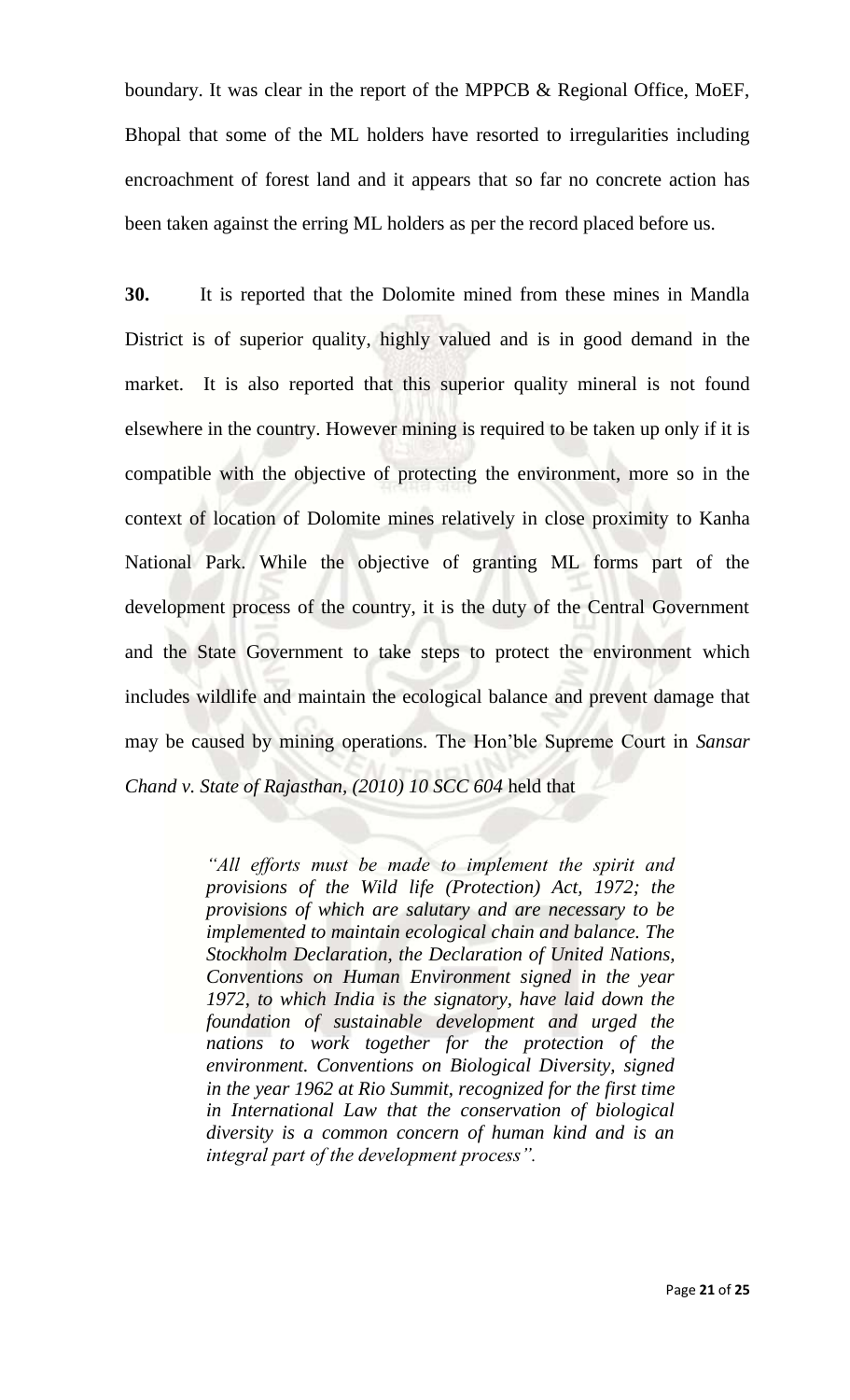*v. Union of India & Others (I.A. No. 100 in Writ Petition (Civil) No. 337 of*

*1995)* enumerated the legal structure for protection of wildlife as follows:

*"We notice for achieving the objectives of various conventions including Convention on Biological Diversity (CBD) and also for proper implementation of IUCN, CITES etc., and the provisions of the Wild Life (Protection) Act, Bio-diversity Act, Forest Conservation Act etc. in the light of Articles 48A and 51A(g), the Government of India has laid down various policies and action plans such as the National Forest Policy (NFP) 1988, National Environment Policy (NEP) 2006, National Bio-diversity Action Plan (NBAP) 2008, National Action Plan on Climate Change (NAPCC) 2008 and the Integrated development of wildlife habitats and centrally sponsored scheme framed in the year 2009 and integrated development of National Wild- life Action Plan (NWAP) 2002-2016. In Lafarge case (supra) this Court held that National Forest Policy 1988 be read together with the Forest (Conservation) Act, 1980. In our view, the integrated Development of Wildlife habitat under the Centrally Sponsored Scheme of 2009 and the NWAP (2002-2016) have to be read along with the provisions of the Wildlife (Protection) Act".*

**32.** The Hon'ble Supreme Court in *Centre for Environment Law, WWF-I* 

*v. Union of India & Others* further enumerated the doctrine of Sustainable

development in following words.

*"It has been argued by various eminent environmentalists, clearly postulates an anthropocentric bias, least concerned with the rights of other species which live on this earth. Anthropocentrism is always human interest focussed thinking that non-human has only instrumental value to humans, in other words, humans take precedence and human responsibilities to non-human are based benefits to humans. Eco-centrism is nature-centred, where humans are part of nature and non-humans have intrinsic value. In other words, human interest does not take automatic precedence and humans have obligations to non-humans independently of human interest. Eco-centrism is, therefore, life-centred, nature-centred where nature includes both humans and non-humans".*

**33.** The Hon'ble Supreme Court in *Centre for Environment Law, WWF-I* 

*v. Union of India & Others* further stated :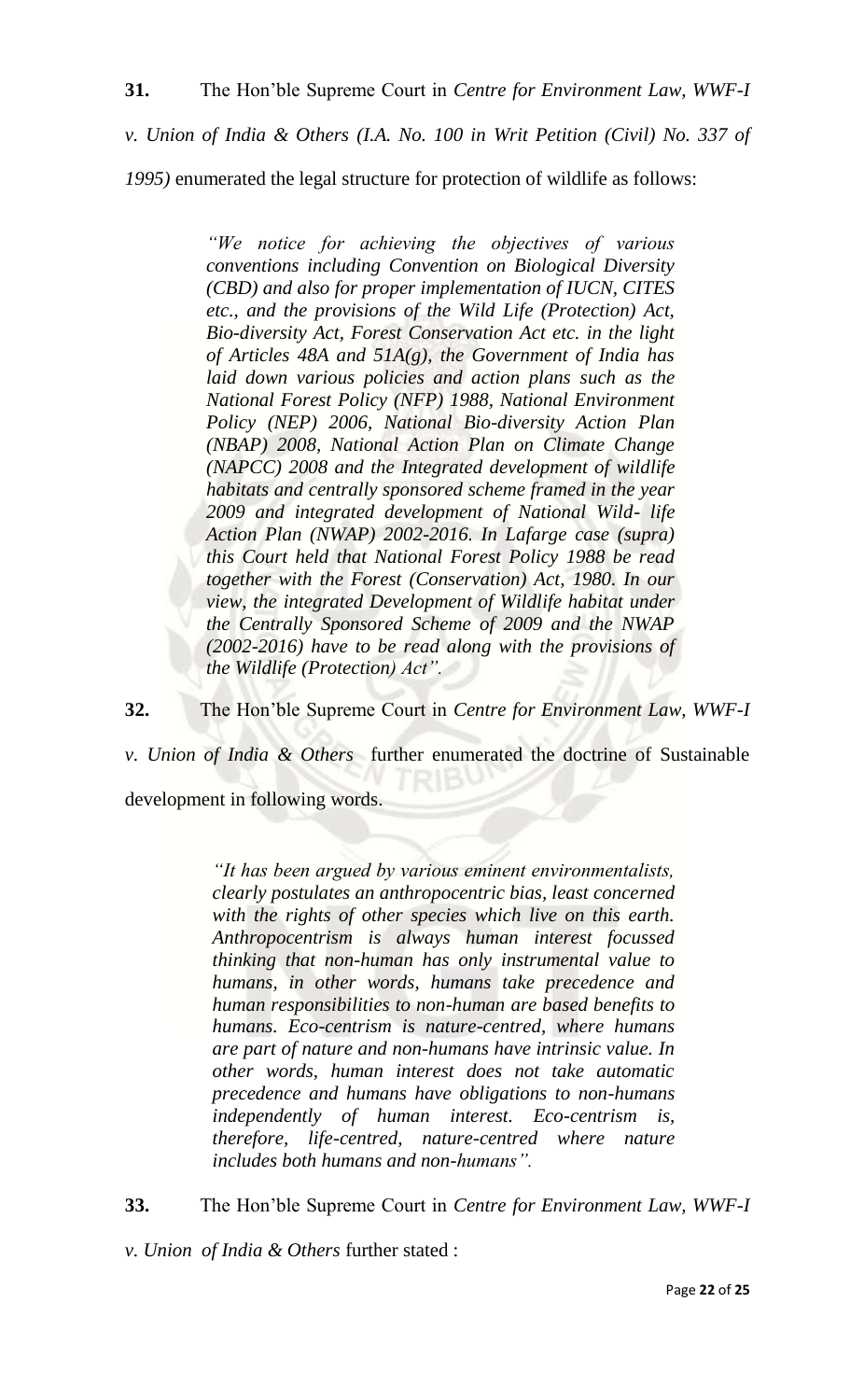*"Article 21 of the Constitution of India protects not only the human rights but also casts an obligation on human beings to protect and preserve a species becoming extinct, conservation and protection of environment is an inseparable part of right to life".* (emphasis supplied)

**34.** Considering the above, we direct that a meeting may be convened immediately at the highest level under the chairmanship of the Chief Secretary to the Government of Madhya Pradesh involving the officials of the State Forest Department, National Tiger Conservation Authority, Officer in-charge of Regional Office, MoEF, Bhopal, Principal Secretaries, Environment and Mines and Minerals, Government of Madhya Pradesh, Chairman, State Pollution Control Board, Madhya Pradesh, District Collector, Mandla and examine and take following actions in accordance with law duly fixing a time limit for each of the issues to be taken up and completed with promptitude by the authorities concerned.

- i. Necessary penal action shall be initiated against those ML holders who were found violating the provisions of Water (Prevention & Control of Pollution) Act, 1974 and Air (Prevention & Control of Pollution) Act, 1981 as well as the ML conditions and Forest Act and even revoking their licence if repeatedly found violating the provisions of law.
- ii. Though, ML area of most of the mines is limited and below 5 hectares, they are located in clusters in the limits of aforesaid 6 villages. Heavy human activity in these clusters involving high concentration of labour, deployment of machinery, movement of trucks to and from the mine sites shall definitely have a cumulative impact. Therefore, it may be examined whether these mines require cumulative Environment Impact Assessment (EIA) study and then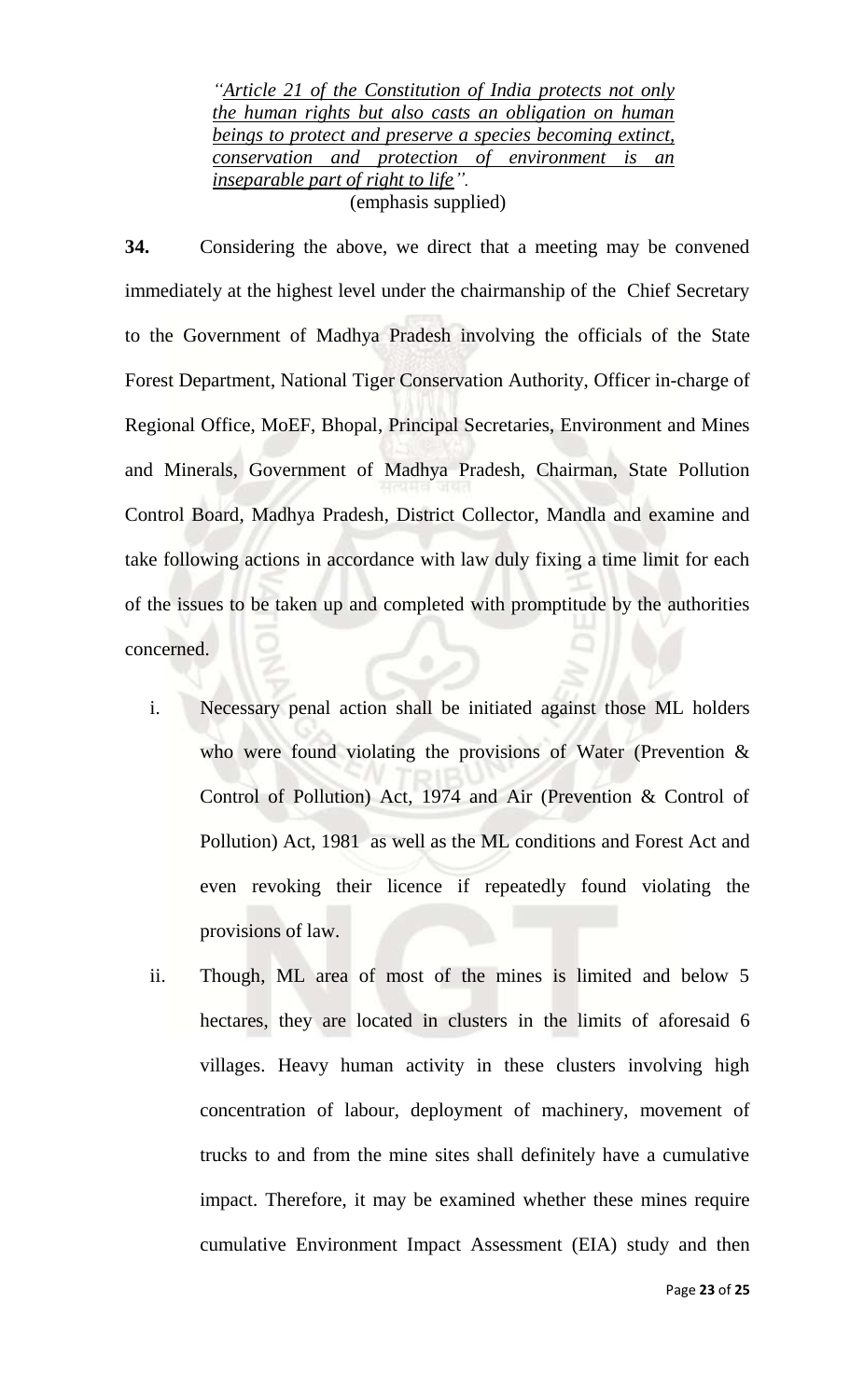only granting EC under cluster approach as envisaged in EIA Notification, 2006 and amendments made therein from time to time and in accordance with guidelines issued by the MoEF from time to time. In the meanwhile, movement of vehicles and mining activities shall be regulated in consultation with the Forest Department so as to not to disturb the wildlife in the area.

- iii. The reply filed on behalf of the State Govt. functionaries reveal that there is no coordination between the Mining and Forest Departments atleast in case of those mines which are located in the Forest area and which are in close proximity to the forest boundary. In the reply filed on behalf of the Respondents No. 2, 3, 4 and 6 it was stated that the local Forest officials have expressed their deep concern pertaining to the mines sanctioned in the Reserved Forest and mine operators are required to obtain transit passes from the Forest Department. It was also stated that the ML conditions are not informed to the Forest Department and the ML holders are also reluctant to provide the information to the Forest Department. There is a need to put full stop to this state of affairs and streamline the entire procedure of sanctioning & operating the mines. The Government should evolve a suitable mechanism to avoid such conflicting situation and ensure coordination among all the law enforcing authorities in the state.
- iv. The irregularities pointed in the reply filed by the Regional Office, MoEF shall be taken up seriously and all the mines found violating the provisions & ML conditions as well as Environmental laws shall be dealt with seriously in accordance with law.
- v. Keeping in view the concern expressed by the NTCA in their affidavit dated 25.02.2014 dealt under para 18(*supra*), all the necessary caution